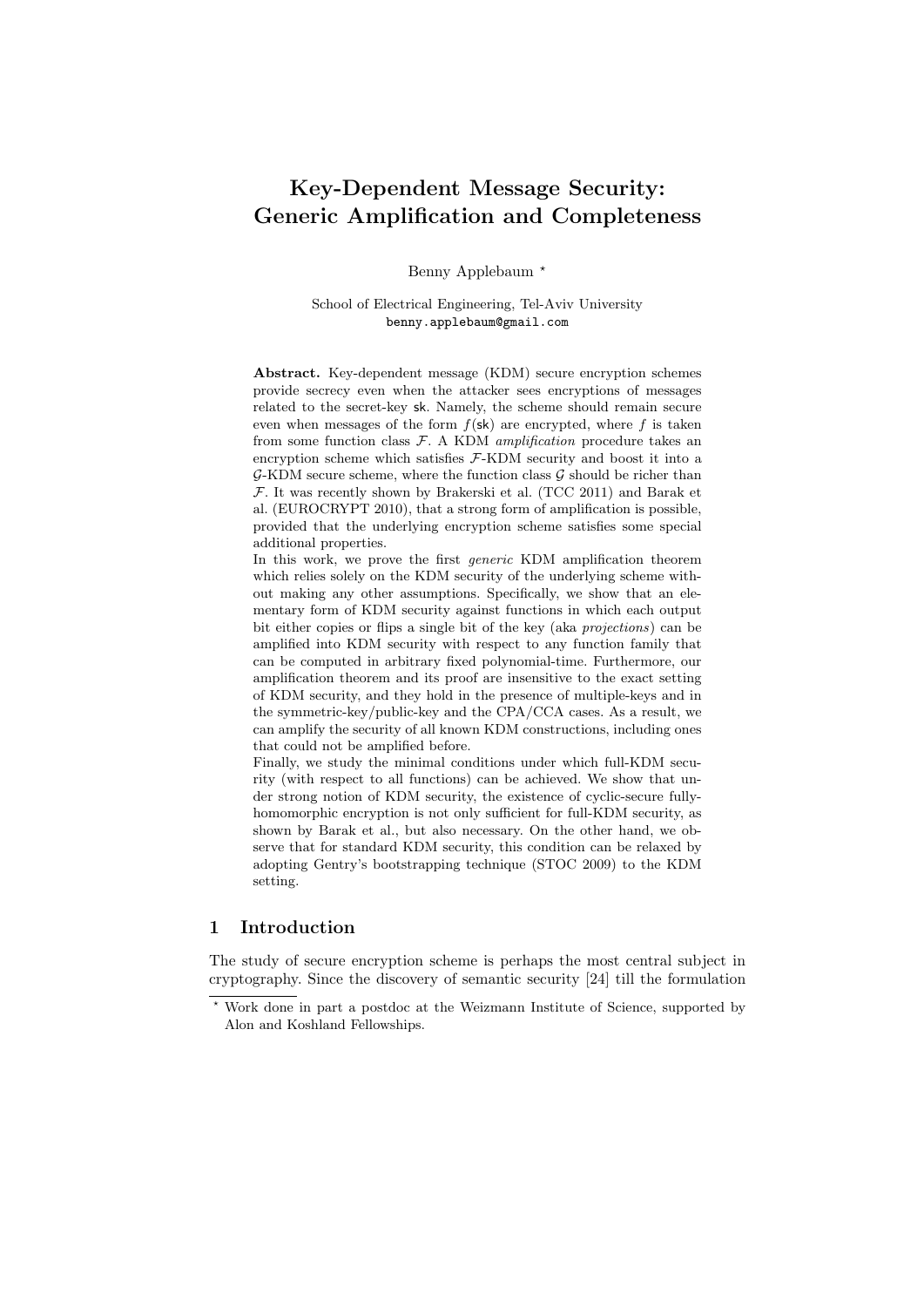of CCA-security [31, 33, 18], modern cryptography has successfully developed increasingly stronger notions of security providing secrecy in highly adversarial settings. Still, all these strong notions of security guarantee secrecy only as long as the encrypted messages are independent of the secret key. This limitation dates back to the seminal work of Goldwasser and Micali [24] who observed that semantic security may not hold if the adversary gets to see an encryption of the secret key. For many years, such usage scenarios were considered as "security bugs" that should be prevented by system designers.

A decade ago, the assumption of independency between the secret key and the encrypted data was challenged by Camenisch and Lysyanskaya [16] and Black et al. [11]. Specifically, Camenisch and Lysyanskaya considered schemes that remain secure under a "key cycle" usage, where we have *t* keys organized in a cycle and each key is encrypted under its left neighbor. A generalization of this notion, called *key-dependent message* (KDM) security, was suggested by Black et al. Informally, an encryption is KDM(*t*) secure with respect to a function class  $F$  if security holds even when the adversary can ask for an encryption of the message  $M = f(\mathsf{sk}_1, \ldots, \mathsf{sk}_t)$  under the *i*-th public-key, where  $\mathsf{sk}_1, \ldots, \mathsf{sk}_t$  are the secret keys present in the system and  $f$  is an arbitrary function in  $\mathcal{F}$ . This notion of security implies cyclic-security if  $\mathcal F$  is expressive enough (e.g., contains all "selector" functions), and it becomes strictly stronger when the function class  $\mathcal F$  grows. Hence, one would like to achieve KDM security while making the function class  $\mathcal F$  as large as possible.

The notion of KDM security was extensively studied in the past few years in several flavors including the symmetric/public-key and the CPA/CCA settings [16, 11, 26, 9, 12, 15, 8, 27, 25, 5, 14, 2, 10, 13]. These works were motivated by the fundamental nature of the question as well as by concrete applications including encrypted storage systems (e.g., BitLocker [12]), anonymous credentials [16], and realization of security proofs at the framework of axiomatic security [1, 11, 3]. (See [12] for more motivations and details.)

Although much is known today about KDM security both on the positive and negative sides, it is still unclear whether a standard encryption scheme can be transformed into a scheme which provides  $KDM<sup>(t)</sup>$  security, even with respect to a single key (i.e.,  $t = 1$ ) and simple non-trivial function families (e.g., selectors).<sup>1</sup> Hence, it is natural to move forward and explore the possibility of building strong KDM security given a weak form of KDM security as a primitive. This makes sense as today, following the seminal work of Boneh et al. [12] and its followups [15, 5, 13], it is known that a basic form of KDM security (with respect to the family of "affine functions") can be achieved in several settings under various concrete cryptographic assumptions. Therefore, following [14] we ask:

Is there a *generic* transformation which *amplifies* KDM security from a weak family of functions  $\mathcal F$  to a larger family of functions  $\mathcal G$ ?

<sup>&</sup>lt;sup>1</sup> It is known that KDM security with respect to sufficiently rich families of functions cannot be based on standard assumptions via fully black-box reductions [25]. However, this impossibility result (and its extension in [10]) does not hold for simple function class (e.g., projections).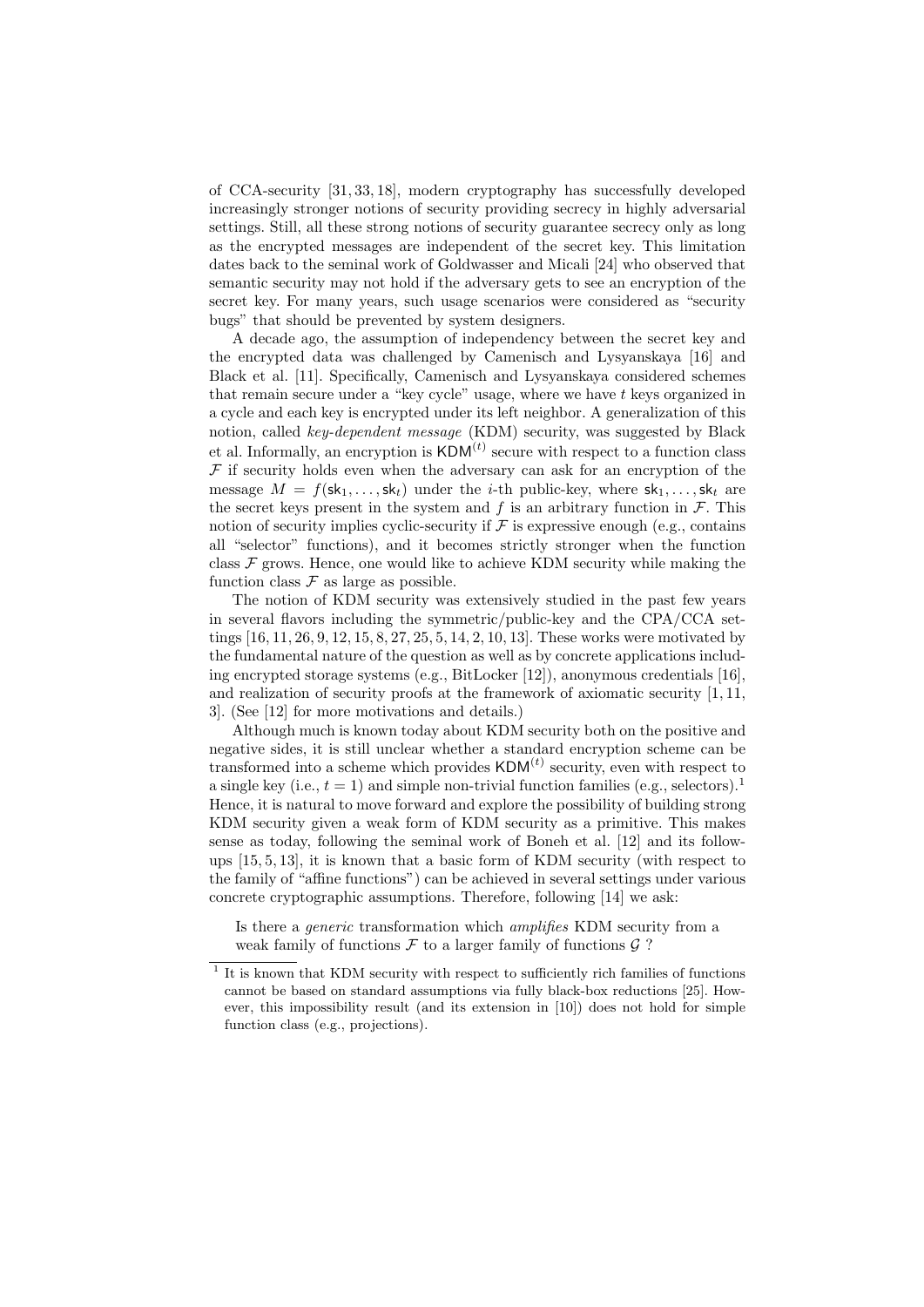The two main features of such a procedure are *generality* – the transformation should work with any scheme which satisfies *F*-KDM security without relying on any other additional property – and large *amplification gap* – ideally,  $\mathcal F$  is a very simple function class whereas  $G$  is as rich as possible. The question of KDM amplification was recently addressed by Brakerski et al. [14] and Barak et al. [10], who made an important progress by showing how to amplify the KDM security of several existing schemes. While these works achieve relatively large amplification gap, they fall short of providing full generality as they strongly rely on additional properties of the underlying scheme (i.e., *simulatable*-KDM security and *entropic*-KDM security – to be defined later). As a concrete example, it is unknown how to use any of these techniques to amplify the KDM-security of the symmetric-key encryption scheme of [5] which is based on the Learning Parity With Noise (LPN) assumption. (See Section 1.3 for more details about these works and their relation to our approach.)

## **1.1 Our Results**

We give an affirmative answer to the above question by providing the first generic KDM amplification procedure. In particular, we consider the *projection* function class of all functions  $f : (\mathsf{sk}_1, \ldots, \mathsf{sk}_t) \mapsto v$  in which each output bit depends on (at most) a single bit of the input. Namely, each output bit  $v_j$  is either fixed to a constant or copies/flips an original bit of one of the keys. We show that this elementary function family is *complete* in the following sense:

**Theorem 1 (Completeness of projections, Informal).** *Let G be any function family which can be computed in some fixed polynomial time. Then, any encryption scheme which satisfies* KDM(*t*) *security with respect to projections can be transformed into a new encryption scheme which is* KDM(*t*) *-secure with respect to G.*

*Generality.* Theorem 1 assumes nothing but KDM security regarding the underlying scheme. Furthermore, the theorem (and its surprisingly simple proof) is insensitive to the exact setting of KDM security: it holds for any number of keys (*t*), and in both symmetric-key/public-key and CPA/CCA settings. In all these cases, the new scheme is proven to be secure exactly in the same setting as the original scheme. This allows us, for example, to amplify the security of the affine-KDM secure scheme of [5], and obtain the first symmetric-key encryption scheme with strong KDM security based on the LPN assumption.

*Large gap.* Theorem 1 provides a large amplification gap. In fact, this gap can be further expanded as follows. First, we can achieve *length-dependent* KDM security  $[10]$ , which means that the target family  $\mathcal G$  can be taken to be the family of all polynomial-size circuits whose size grows with their input and output lengths via a fixed polynomial rate (e.g., the circuit size is quadratic in the input and output lengths). This family is very powerful and it was shown to be rich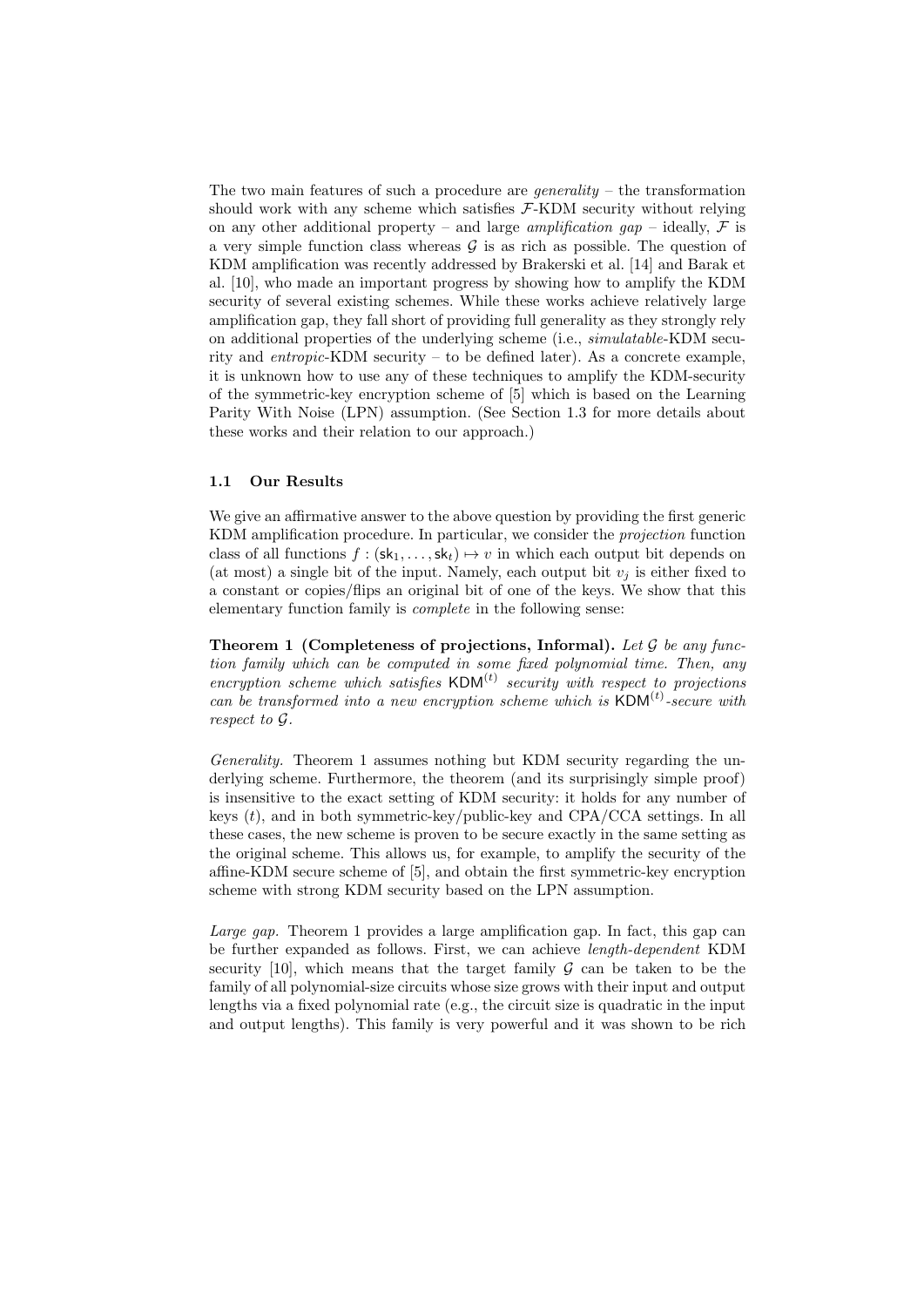enough for most known applications of KDM security  $[10]$ <sup>2</sup> (See Section 3 for details.) In addition, in the case of CPA security (both in the public-key and symmetric-key settings), we can weaken the requirement from the underlying scheme and ask for KDM security with respect to projections with a *single output*: namely, all Boolean functions  $f(\mathsf{sk}_1, \ldots, \mathsf{sk}_t) \mapsto b$  which output a single bit of one of the keys, or its negation. This can be extended to the CCA setting via the transformations of [9, 15] (though in the public-key setting one has to employ, in addition, non-interactive zero-knowledge proofs).

The relaxation to single-output projections also enables a liberal interface to which we can easily plug previous constructions. For example, one can instantiate our reduction with schemes that enjoy KDM security with respect to affine functions, while almost ignoring technical details such as the underlying field and its representation. (These details required some effort in previous works. See the appendices in [14, 10, 13].) This, together with the simple proof of our main theorem, allows to simplify the proofs of [10, 13] for the existence of lengthdependent KDM secure encryption scheme under the Decisional Diffie-Hellman (DDH) assumption [12], the Learning With Errors assumptions (LWE) [5], and the Quadratic Residuosity (QR) assumption [13].

Given this completeness theorem, the current status of KDM security resembles the status of other "complete" primitives in cryptography such as oneway functions or oblivious transfer [32, 19]: We do not know how to build these primitives from generic weaker assumptions, however, any instantiation of them suffices for an entire world of applications (i.e., all symmetric-key primitives in the case of one-way functions, and generic secure-computation in the case of oblivious transfer, cf. [22, 23]).

*Beyond length-dependent security.* Although length-dependent KDM security seems to suffice for most applications, one can strive for an even stronger notion of security in which the KDM function class contains all functions (or equivalently all functions computable by circuits of *arbitrary* polynomial size). It is somewhat likely that any length-dependent secure scheme actually achieves *full-KDM* security (see the discussion in [10]). Still, one may want to construct such a scheme in a provably secure way. As a basic feasibility result, it was shown in [10] that any fully homomorphic encryption scheme [20] which allows to encrypt the secret-key (i.e., "cyclic-secure") is also full-KDM secure. In light of the small number of FHE candidates [20, 17], and our little understanding of this notion, one may ask whether it is possible to relax this requirement and achieve full-KDM security under weaker assumptions.

We make two simple observations regarding this question. First, we consider the case of simulatable KDM security [10], in which it should be possible to simulate an encryption of  $f(\mathsf{sk})$  given only the corresponding public-key in a

<sup>2</sup> Most of the statements in [10] refer to the slightly weaker notion of *Bounded KDM security* in which the circuit size grows only as a function of the input via a fixed polynomial rate. However, as observed in [10, Sec. 6] their construction actually satisfies the stronger definition of *length-dependent* KDM security.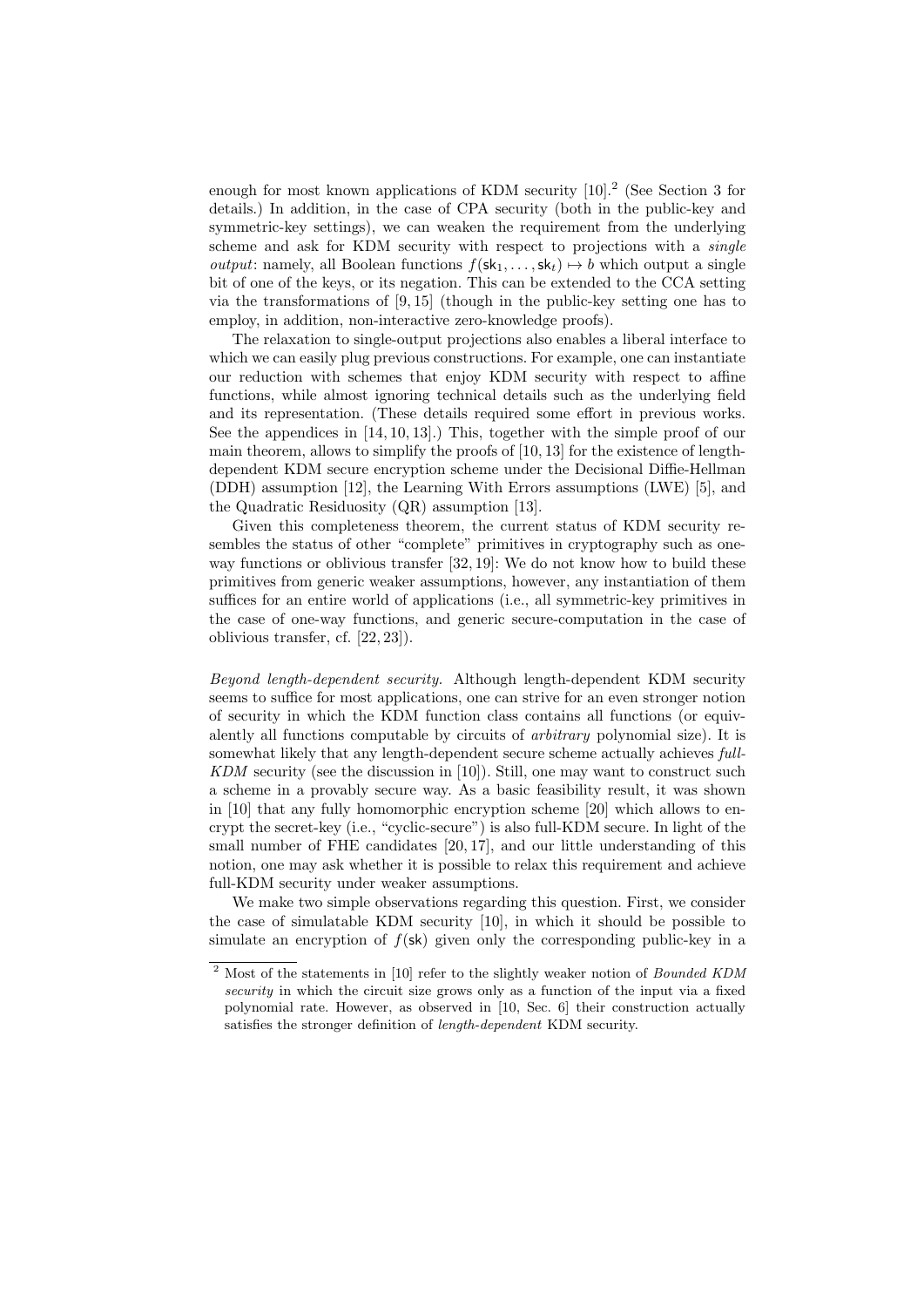way that remains indistinguishable even to someone who knows the secret-key. We show that in this setting the two notions: circular-secure FHE and full-KDM are equivalent. Hence, achieving full-KDM security under a relaxed assumption requires to use non-simulatable constructions.

Our second observation asserts that the bootstrapping technique of Gentry [20] can be used in the KDM setting as well (even for the case of nonsimulatable constructions). That is, if one can construct an encryption scheme which guarantees KDM security with respect to circuits whose depth is only slightly larger than the depth of the decryption algorithm, then this scheme is actually fully KDM secure. Unfortunately, all known amplification techniques [10, 14] including the ones in this paper, amplify KDM security at the cost of making the decryption algorithm "deeper". Still, we view this observation as an interesting direction for future research.

### **1.2 Our Techniques**

To formalize the question of KDM amplification, we define the notion of *reduction* between KDM function families  $\mathcal{G} \leq_{\sf KDM} \mathcal{F}$  which means that any scheme that provides KDM security with respect to  $\mathcal F$  can be transformed (via a fully blackbox reduction) to a new scheme that satisfies KDM security with respect to *G*. We describe a novel way to derive such KDM reductions based on the machinery of *randomized encoding* of functions [29, 7]. Before we explain this notion, let us start with the simpler case of *deterministic encoding*.

Say that a function  $f$  deterministically encodes a function  $g$  if for every  $x$  the output of  $f(x)$  "encodes" the output of  $g(x)$  in the sense that  $g(x)$  can be efficiently computed based on  $f(x)$  and vice versa. That is, there are two efficiently computable mappings *S* and *R* such that  $S(q(x)) = f(x)$ , and  $R(f(x)) = q(x)$ . Suppose that we are given a scheme which provides KDM security with respect to the encoding *f*, and we would like to immunize it against the function *g*. This can be easily achieved by modifying the encryption scheme as follows: to encrypt a message *M* we first translate it into the *f*-encoding by computing *S*(*M*), and then encrypt the result under the original encryption scheme. Decryption is done by applying the original decryption algorithm, and then applying the recovery algorithm *R* to translate the result back to its original form. Observe that an encryption of  $g(\mathsf{sk})$  in the new scheme is the same as an encryption of  $S(g(\mathsf{sk})) = f(\mathsf{sk})$  under the original scheme. Hence, the KDM security of the new scheme with respect to *g* reduces to the KDM security of the original scheme with respect to *f*.

This simple idea provides a direct reduction with very nice structure: any KDM query for the new scheme is translated into a single KDM query for the original scheme. This simple single-query-to-single-query translation leads to high level of generality: the transformation is insensitive to the exact KDM setting (symmetric-key/public-key and CPA/CCA), to the number of keys, and it can be used with respect to large function families  $\mathcal G$  and  $\mathcal F$  as long as every function in  $\mathcal G$  is encoded by some function in  $\mathcal F$  via a pair of universal mappings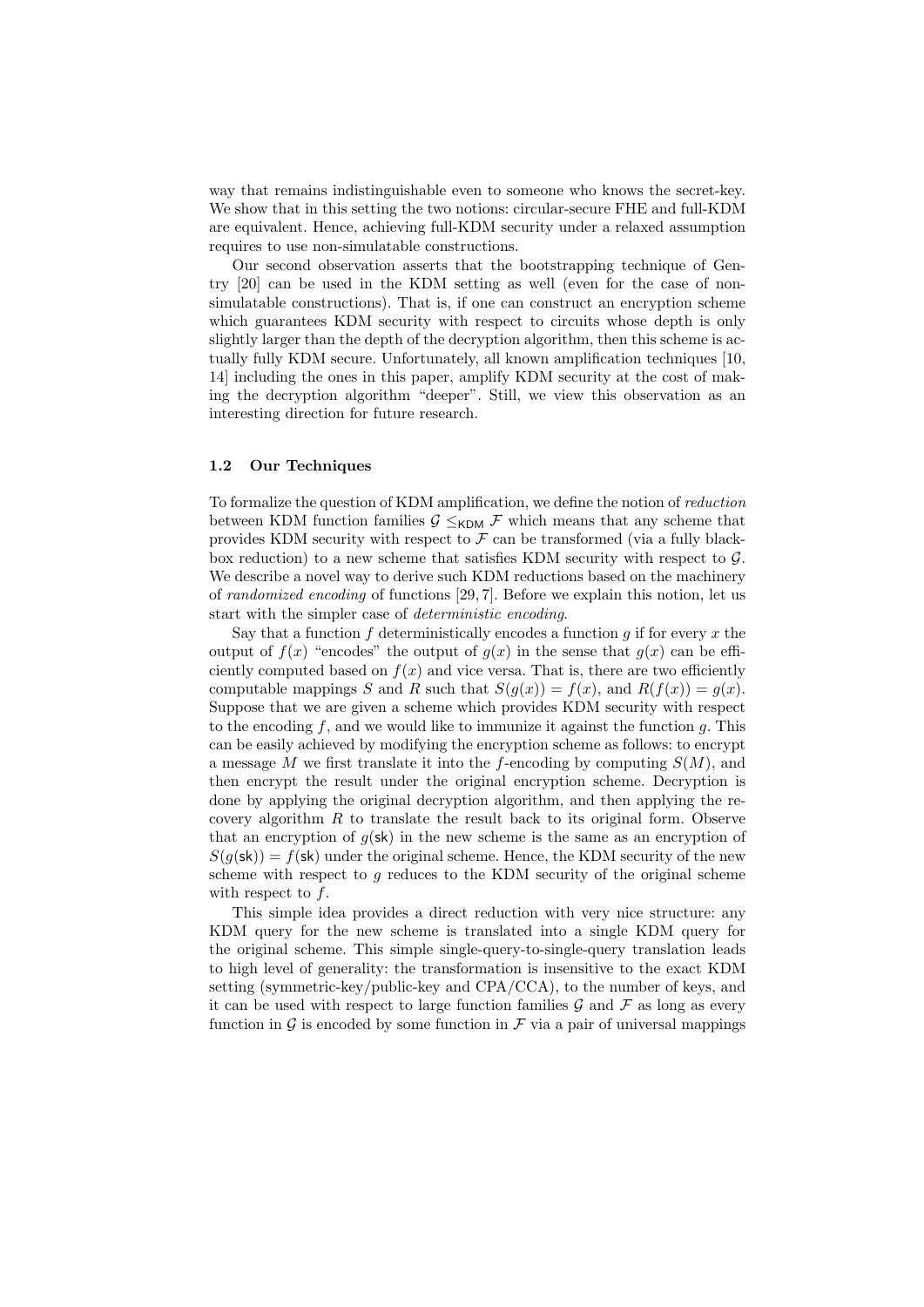*S* and *R*. On the down side, one may complain that security was not really *amplified*, as the function *g* and its encoding *f* are essentially equivalent. It turns out that this drawback can be easily fixed by letting *f* be a *randomized* encoding of *g*.

In the case of randomized encoding (RE), the function  $f(x; r)$  depends not only on *x* but also on an additional random input *r*. For every fixed *x*, the output of  $f(x; r)$  is now viewed as a distribution (induced by a random choice of r) which should encode the value of  $q(x)$ . Namely, there are two efficiently computable randomized mappings *S* and *R* such that for every *x*: (1) the distribution  $S(g(x))$  is indistinguishable from  $f(x; r)$ , and (2) with high probability over the choice of *r* (or even with probability one)  $R(f(x; r)) = g(x)$ . One can view these conditions as saying that  $q(x)$  is encoded by a *collection* of functions  ${f_r(x)}_r$ , where  $f_r(x) = f(x; r)$ .

Now suppose that our scheme is KDM secure with respect to the family  ${f_r(x)}_r$ , then we can apply the above approach and get a scheme which satisfies KDM security with respect to *g*. The only difference is that now the message preprocessing step is randomized: To encrypt a message *M* first encode it by the randomized mapping *S*(*M*), and then use the original encryption function. The security reduction is essentially the same except that a KDM query for *g* in the new scheme is emulated by an old KDM query for a *randomly chosen* function  $f_r$ . This idea can be easily extended to the case where all functions in  $\mathcal G$  are encoded by functions in *F*:

# **Theorem 2 (Informal).** *If*  $F$  *is an RE of G, then*  $G \leq_{KDM} F$ *.*

The crux of this theorem, is that, unlike deterministic encoding, randomized encoding can represent complicated functions by collections of very simple functions [29, 30, 7, 6]. Specifically, by combining the above theorem with the REs of [6], which, in turn, are based on Yao's garbled circuit [34], we obtain our main results (Thm. 1).

#### **1.3 Comparison with BGK and BHHI**

Our techniques are inspired by both [14] (BGK) and [10] (BHHI). We believe that our approach inherits the positive features of each of these works, and sheds new light on the way they relate to each other. Let us review the main ideas behind these constructions and explain how they compare to our solution.

**The BGK reduction** The starting point in [14] is an encryption scheme which satisfies entropic KDM security with respect to  $\mathcal F$ . Roughly speaking, this means that KDM security should hold not only when sk is chosen uniformly from the key space  $\mathcal{K} = \{0,1\}^k$  but also when it is chosen uniformly from a smaller domain  $K'$ , e.g.,  $K' = \{0,1\}^{k^{\varepsilon}}$ . By relying on this notion, BGK shows that for every efficiently computable injective mapping  $\alpha : \mathcal{K}' \to \mathcal{K}$ , one can amplify security from *F* to the class  $\mathcal{F} \circ \alpha$ , i.e., with respect to functions  $f(\alpha(\mathsf{sk}))$  for every  $f \in \mathcal{F}$ . The idea is to choose the key sk' from  $\mathcal{K}'$  and employ the original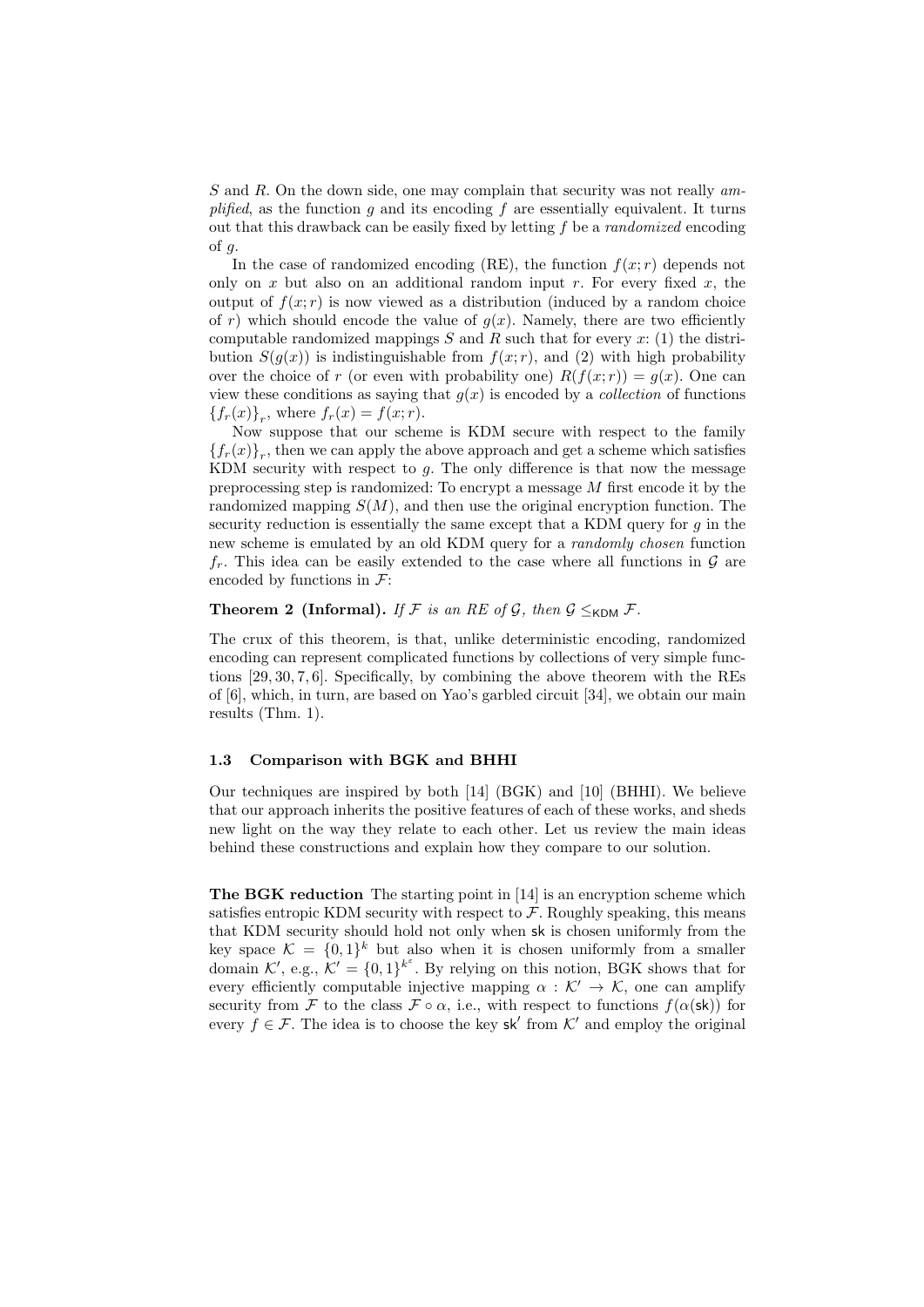scheme with the key sk =  $\alpha$ (sk<sup>'</sup>). This allows to translate a KDM query  $f(\alpha(\mathsf{sk}'))$ for the new scheme into an entropic-KDM query  $f(\mathsf{sk})$  for the old scheme.

The deterministic encoding (DE) approach is inspired by the BGK approach, and can be seen as a complementary solution. BGK extends a function  $f : \mathcal{K} \to$ *M* to  $f \circ \alpha : \mathcal{K}' \to \mathcal{M}$  by shrinking the key space (from  $\mathcal{K}$  to  $\mathcal{K}'$ ), whereas in the DE approach  $f: K \to M$  is extended to  $R \circ f: K \to M'$  by padding messages which effectively shrinks the message space (from  $\mathcal{M}$  to  $\mathcal{M}' = R(\mathcal{M})$ ).

As a result BGK enjoys a similar attractive security reduction with singlequery-to-single-query translation. This leads to flexibility with respect to the KDM *setting*. Indeed, although the BGK approach is not fully general due to its use of entropic-KDM security (a notion which seems stronger than standard KDM security), it immediately generalizes to the CCA and the symmetric-key settings, as long as the underlying scheme provides entropic-KDM security.

It should be mentioned that in our approach the amplification is achieved by modifying the encryption algorithm, rather than the key-generation algorithm as in BGK. This minor difference turns to have a considerable effect on the amplification-gap. First, it allows to use fresh randomness in every application of the encryption algorithm, and so the linkage between functions in  $\mathcal G$  to functions in *F* can be *randomized*. Indeed, this is exactly what allows us to exploit the power of randomized encoding. In contrast, the BGK approach tweaks the keygeneration algorithm and so the relation between  $\mathcal G$  to  $\mathcal F$  is bounded to be deterministic. In addition, since our modification happens in the encryption (and decryption) phases, we can let the function class  $G$  grow not only with the security parameter but also with the size of the messages. This leads to the strong notion of length-dependent security, and in addition allows to achieve  $KDM^{(t)}$  where the number of keys *t* grows both with the message length and the security parameter.

In contrast, the family *G* of BGK cannot grow with the message length, and it can only contain a polynomial number of functions. This limitation prevents it from being used in applications which require KDM security wrt larger functions classes (e.g., secure realization of symbolic protocols with axiomatic proofs of security). Furthermore, amplification for large number of keys can be achieved only at the expense of putting more restrictions on the underlying scheme (i.e., simulatable KDM security). On the other hand, assuming these additional properties, the BGK approach can get  $KDM^{(t)}$  for arbitrary unbounded *t* with respect to some concrete function families (e.g., constant degree polynomials), whereas in our approach *t* is always bounded by some fixed polynomial (in the security parameter and message length).<sup>3</sup> Finally, it is important to mention that the

<sup>&</sup>lt;sup>3</sup> In fact, we can achieve a slightly stronger notion. Assuming that the underlying scheme satisfies  $KDM^{(t)}$  security for arbitrary *t*'s (as in [12, 5]), we get a  $KDM^{(t)}$ secure scheme where there exists an unbounded number of keys in the system, but the arity of the KDM functions available to the adversary is polynomially bounded (in the security parameter and message length). Still, these functions can be applied to arbitrary subsets of the keys.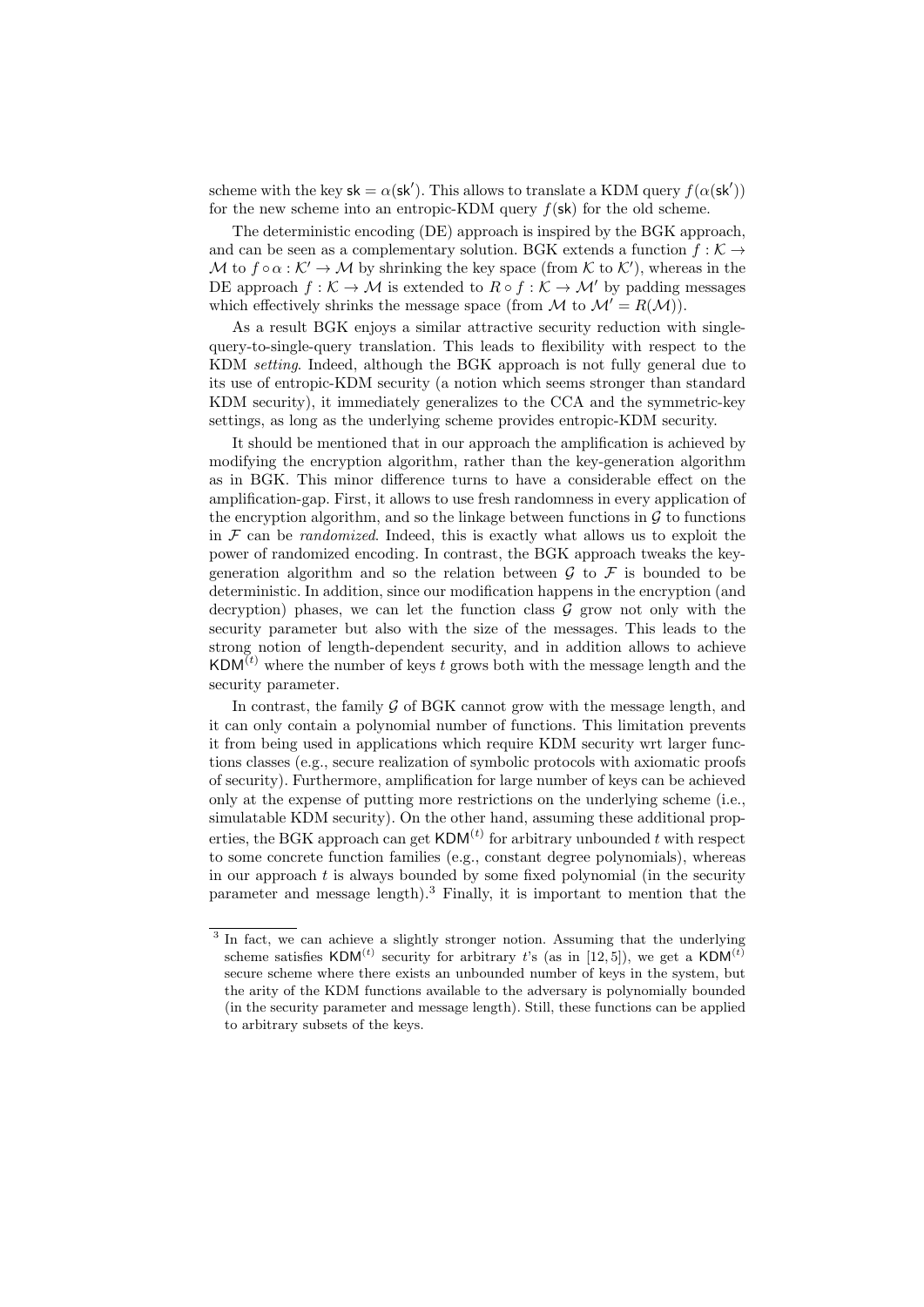BGK reduction treats  $\mathcal G$  in a black-box way, while the randomized encoding approach treats this class in a non-black-box way.

**The BHHI reduction** The BHHI approach relies on a novel connection between homomorphic encryptions and KDM security. First, it is observed that in order to obtain KDM security with respect to  $G$  it suffices to construct a scheme which provides both cyclic-security (i.e., KDM security with respect to the identity function) and homomorphism with respect to a function family  $G$ , i.e., it should be possible to convert a ciphertext  $C = \mathsf{E}_{\mathsf{pk}}(M)$  into  $C' = \mathsf{E}_{\mathsf{pk}}(g(M))$  for every  $g \in \mathcal{G}$ . Indeed, the homomorphism property can be used to convert a ciphertext  $E_{pk}(sk)$  into the ciphertext  $E_{pk}(g(sk))$ , and so cyclic-security is amplified to *G*-KDM security.

BHHI construct such an encryption scheme by combining a two-party secure computation protocol with two messages (i.e., based on Yao's garbled circuit [34]) with a strong version of oblivious transfer which satisfies an additional *cyclicsecurity* property. The latter primitive is referred to as *targeted encryption* (TE). The basic idea is to view the homomorphic property as a secure-computation task in which the first party holds the message *M* and the second party holds the function *g*. The cyclic nature of the TE primitive allows to implement this homomorphism even when the input *M* is the secret-key. Finally, BHHI show that TE can be constructed based on affine-KDM secure encryption scheme which satisfies a strong notion of simulation: There exists a simulator which given the public-key pk can simulate a ciphertext  $E_{nk}(q(sk))$  in a way which is indistinguishable even for someone who holds the secret-key.

The BHHI construction seems conceptually different from our RE approach (i.e., homomorphism vs. encoding). Moreover, the construction itself is not only syntactically different, but also relies on different building blocks (e.g., TE). Still, the RE construction shares an important idea with BHHI: The use of securecomputation techniques. It is well known that REs are closely related to secure multiparty-computation (MPC) protocols, and, indeed, the role of REs in our reduction resembles the role of MPC in BHHI. In both solutions at some point the security reduction applies the  $RE/MPC$  to the function  $g$  in  $G$ . Furthermore, both works achieve strong KDM security by instantiating the RE/MPC with Yao's garbled circuit  $(GC)$  — a tool which leads to both stand-alone RE construction [6] and, when equipped with an OT, to a two-party secure-computation protocol.

It should be emphasized, however, that the actual constructions differ in some important aspects. While we essentially encrypt the whole GC-based encoding under the underlying KDM encryption scheme, BHHI tweak the GC protocol with a cyclic-secure OT (i.e., TE). Pictorially, our underlying KDM-secure scheme "wraps" the GC encoding, whereas in BHHI the KDM-secure primitive is "planted inside" the GC protocol. This difference affects both generality and simplicity as follows.

First, BHHI are forced to implement a KDM-secure OT, a primitive which seems much stronger than standard KDM secure encryption schemes. For exam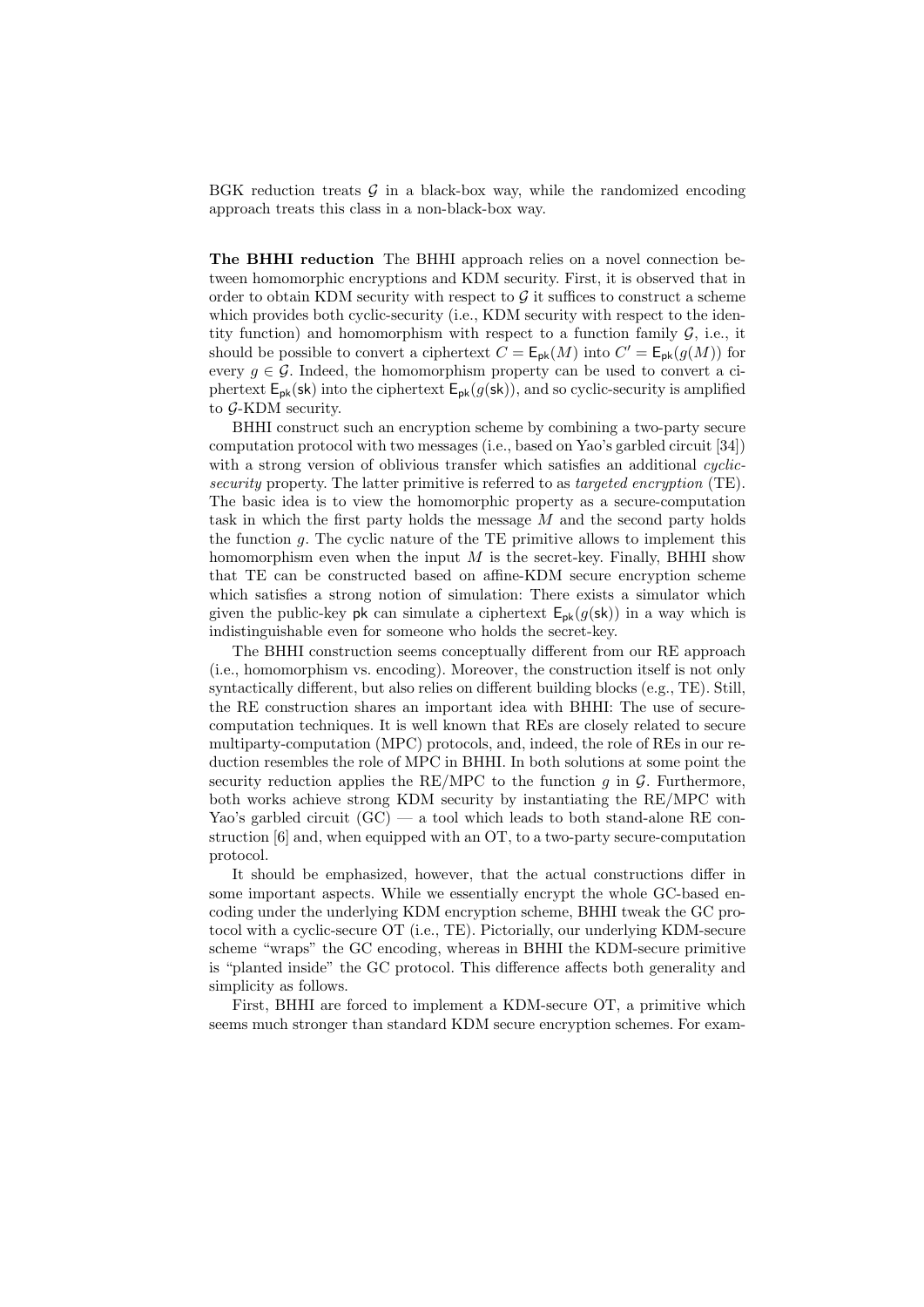ple, KDM-secure symmetric-key encryption schemes can be constructed at the presence of a random oracle [11] while OT protocols cannot [28].<sup>4</sup> Moreover, as we already mentioned, although TE can be based on several known affine-secure KDM schemes (i.e., ones which enable strong simulation), the LPN assumption (with constant error-rate) is a concrete example under which symmetric-key encryption scheme with KDM-security wrt affine functions exist, yet OT is not known to exist. Furthermore, since BHHI send the garbled circuit in the clear, it is not hard to show that the resulting scheme is not CCA-secure even if the TE provides CCA security. Finally, the modification of the GC protocol leads to a relatively complicated security proof.

# **2 Preliminaries**

For a positive integer  $n \in \mathbb{N}$ , let [*n*] denote the set  $\{1, \ldots, n\}$ , and  $\mathsf{U}_n$  denote the uniform distribution over  $\{0,1\}^n$ . A function  $\varepsilon(n)$  is *negligible* if it tends to zero faster than  $1/n^c$  for every constant  $c > 0$ . The term *efficient* refers to probabilistic machines that run in polynomial time in the security parameter.

*Efficient functions and randomized functions. A <i>randomized function*  $f : \{0,1\}^* \times$  $\{0,1\}^* \to \{0,1\}^*$  is a function whose second input is treated as a random input. We write  $f(x; r)$  to denote the evaluation of f on deterministic input x and random input *r*, and typically assume length regularity and efficient evaluation as follows: there are efficiently computable polynomials  $m(n)$  and  $\ell(n)$  and an efficiently computable circuit family  $\{f_n: \{0,1\}^n \times \{0,1\}^{m(n)} \to \{0,1\}^{\ell(n)}\}$  which computes the restriction of *f* to *n*-bit deterministic inputs. If the function is *not* length regular, we assume that the circuit family is indexed by a pair of input and output parameters  $(n, \ell)$ , and require evaluation in time poly $(n, \ell)$ . Finally, a *deterministic* function corresponds to the special case where  $m(n) = 0$ .

*Function ensembles.* A *function ensemble* is a collection of functions  $\{f_z\}_{z \in Z}$ indexed by an index set  $Z \subseteq \{0,1\}^*$ , where for each *z* the function  $f_z$  has a finite domain  $\{0,1\}^{n(z)}$  and a finite range  $\{0,1\}^{\ell(z)}$ , where  $n, \ell : \{0,1\}^* \to \mathbb{N}$ . By default, we assume that ensembles are efficiently computable, that is, the functions  $n(z)$ ,  $\ell(z)$ , as well as the function  $F(z, x) = f_z(x)$  are computable in time poly(|*z*|). Hence  $n(z)$ ,  $\ell(z) < \text{poly}(|z|)$ . We also assume that  $|z| <$  $poly(n(z), \ell(z)).$ 

*Randomized encoding of functions.* Intuitively, a randomized encoding of a function  $g(x)$  is a randomized mapping  $f(x; r)$  whose output distribution depends only on the output of *g*. We formalize this intuition via the notion of *computationally private randomized encoding* of [6], while adopting the original definition from a non-uniform adversarial setting to the uniform setting (i.e., adversaries are modeled by probabilistic polynomial-time Turing machines). Consider a function  $g = \{g_n : \{0,1\}^n \to \{0,1\}^{\ell(n)}\}$  and a randomized function

<sup>&</sup>lt;sup>4</sup> It seems that a similar statement holds even for public-key KDM-secure schemes. See [11, 21].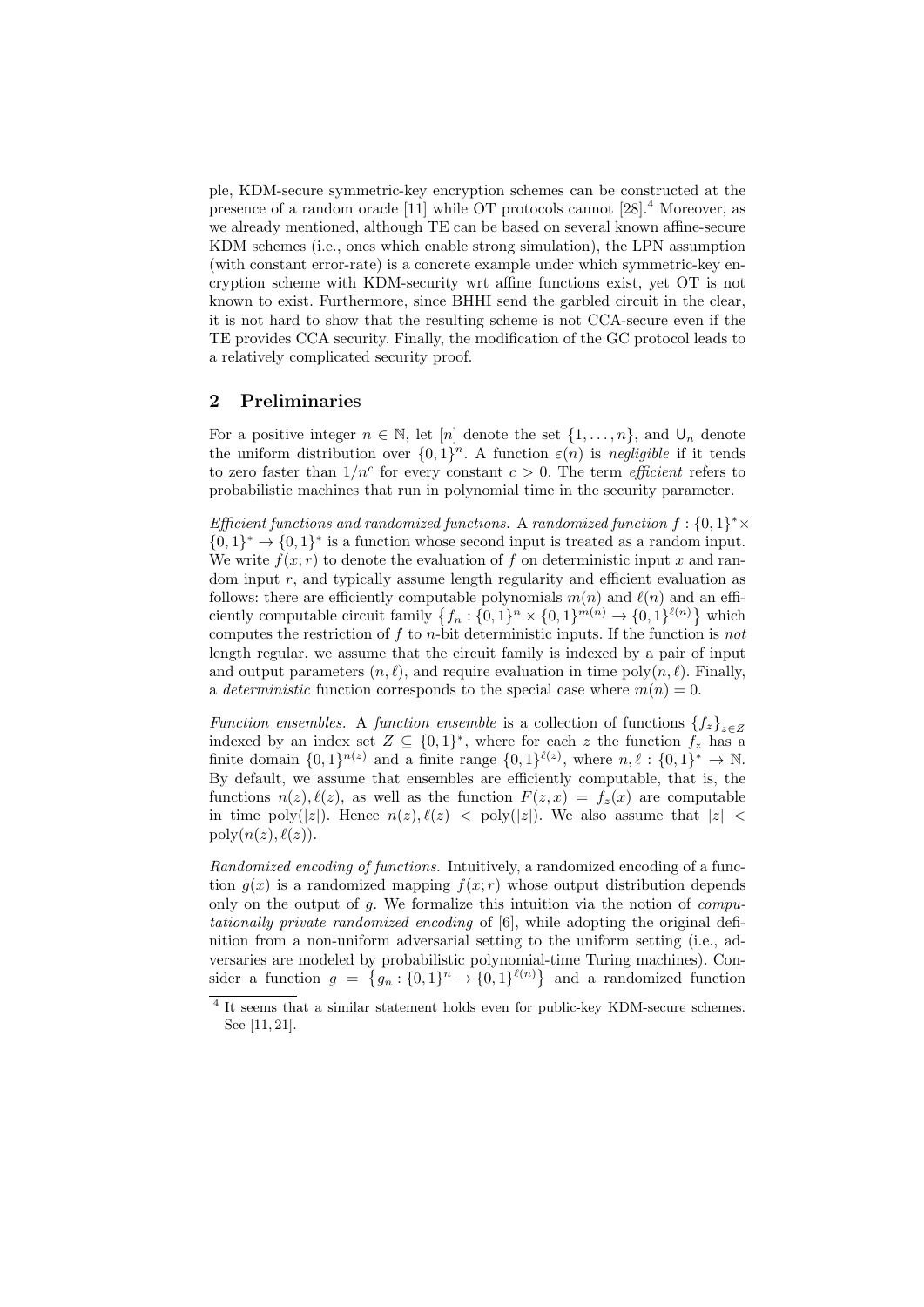$f = \{f_n : \{0,1\}^n \times \{0,1\}^{m(n)} \to \{0,1\}^{s(n)}\}$ , which are both efficiently computable. We say that *f encodes g*, if there exist an efficient recovery algorithms Rec and an efficient simulator Sim that satisfy the following:

- $\mathbf{P} = \textbf{perfect correctness.}$  For every  $x \in \{0, 1\}^n$ , the error probabilities  $\Pr[\text{Rec}(1^n, \dots, 1^n)]$  $f(x, \mathsf{U}_{m(n)}) \neq g(x)$ ] and  $\Pr[\text{Rec}(1^n, \text{Sim}(1^n, g(x))) \neq g(x)]$  are both zero.<sup>5</sup>
- **– computational privacy.** For every efficient adversary *A* we have that

$$
\Pr[\mathcal{A}^{f(\cdot;\mathsf{U})}(1^n) = 1] - \Pr[\mathcal{A}^{\mathsf{Sim}(g(\cdot))}(1^n) = 1] < \text{neg}(n),
$$

where the oracles are defined as follows: Given *x* the first oracle returns a sample from  $f(x; U_{m(|x|)})$  and the second oracle returns a sample from  $\mathsf{Sim}(1^{|x|}, g(x)).$ 

This notion is naturally extended to functions  $g_{n,\ell}$  which are not length-regular and are indexed by both input and output lengths. However, we always assume that privacy is parameterized *only* with the input length (i.e., the adversary's running-time/distinguishing-probability should be polynomial/negligible in the input length.) Note that, without loss of generality, we can assume that the relevant output length *ℓ* is always known to the decoder and simulator (i.e., it can be always encoded as part of the output of  $f_{n,\ell}$ ).

*Encryption schemes (syntax).* An encryption scheme consists of three efficient algorithms (KG*,* E*,* D), where KG is a key generation algorithm which given a security parameter  $1^k$  outputs a pair (sk, pk) of decryption and encryption keys; E is an encryption algorithm that takes a message  $M \in \{0,1\}^*$  and an encryption key pk and outputs a ciphertext  $C$ ; and  $D$  is a decryption algorithm that takes a ciphertext *C* and a decryption key sk and outputs a plaintext *M′* . We also assume that both algorithms take the security parameter  $1^k$  as an additional input, but typically omit this dependency for simplicity. Correctness requires that the decryption error

$$
\max_{M\in\{0,1\}^*}\Pr_{(\mathsf{sk},\mathsf{pk})\stackrel{R}{\leftarrow}\mathsf{KG}(1^k)}[\mathsf{D}_{\mathsf{sk}}(\mathsf{E}_{\mathsf{pk}}(M))\neq M],
$$

should be negligible in *k*, where the probability is taken over the randomness of  $KG$ , E and D. For security parameter  $k$ , let  $K_k$  denote the space from which decryption keys are chosen. Without loss of generality, we always assume that  $\mathcal{K}_k = \{0, 1\}^k$ .

Following Goldreich [23], we note that the above definition corresponds to both public-key and symmetric-key encryption schemes where the latter correspond to the special case in which the decryption key sk and encryption key pk are equal. As we will see, the difference between the two settings will be part of the security definitions.

<sup>&</sup>lt;sup>5</sup> Previous definitions require only that the first quantity is zero, however, all known constructions (of perfectly-correct randomized encoding) satisfy the current (stronger) definition.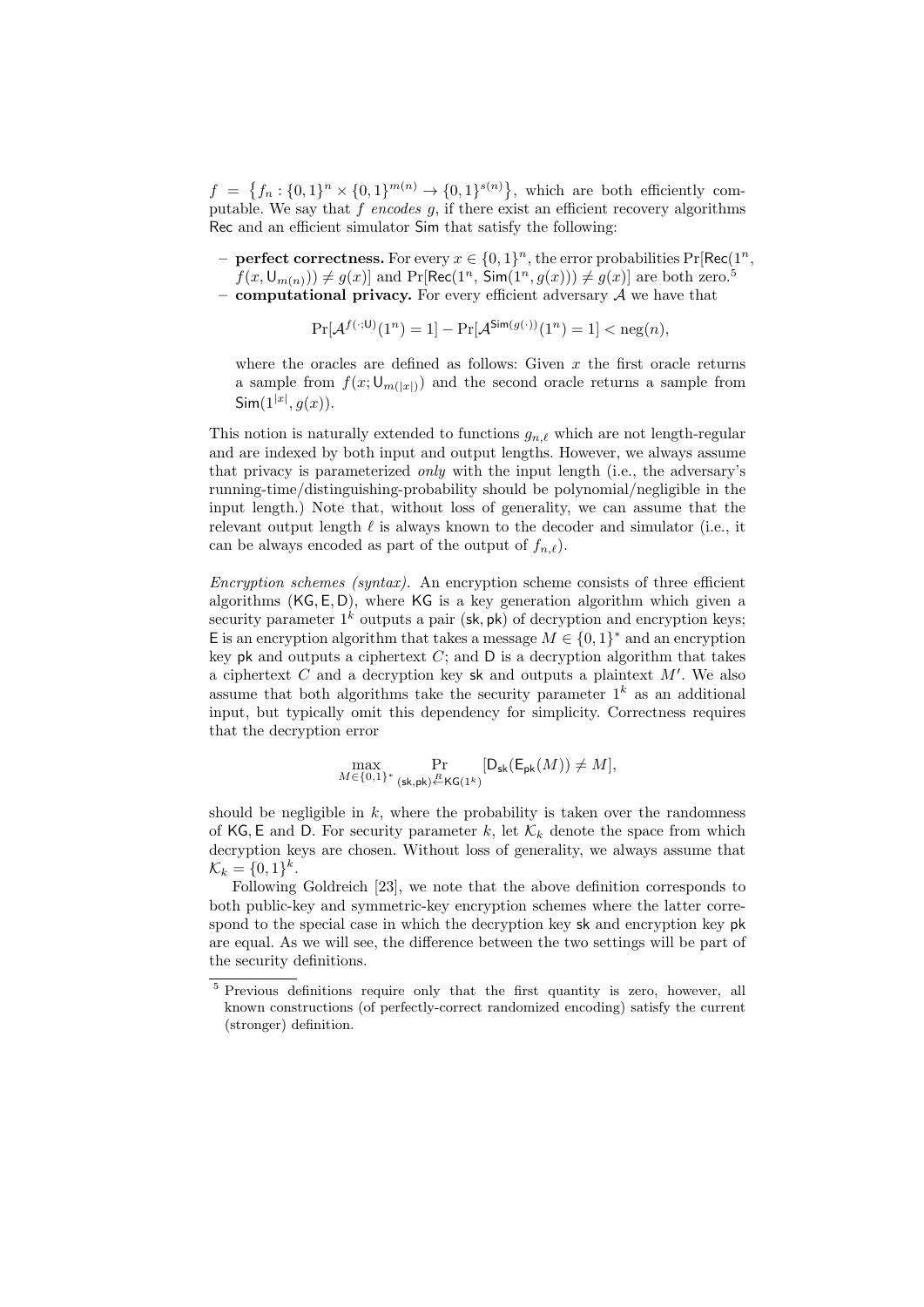## **3 KDM-Security**

Let  $\mathcal{E} = (K\mathsf{G}, \mathsf{E}, \mathsf{D})$  be an encryption scheme with key space  $\mathcal{K} = \{K_k\}$ . Let  $t : \mathbb{N} \to \mathbb{N}$  be a function. A *t*-ary KDM function ensemble is an efficient ensemble of functions  $\mathcal{F} = \left\{ f_{k,z} : \mathcal{K}_k^{t(k)} \to \{0,1\}^* \right\}$ . We let  $\mathcal{F}_k$  denote the set  $\left\{ f_{k,z} : \mathcal{K}_k^{t(k)} \to \{0,1\}^* \right\}$ *z* . An *F*-KDM Chosen-Ciphertext Attack (CCA) in the public-key setting is defined in Fig. 1 as a game that takes place between a challenger and an adversary  $\mathcal{A}$ . The advantage of  $\mathcal{A}$  when attacking a scheme  $\mathcal{E}$  is  $\alpha(k) = \Pr[\mathcal{A} \text{ wins the KDM game}] - \frac{1}{2}.$ 

- **− Initialization.** The challenger randomly chooses a bit  $b \stackrel{R}{\leftarrow} \{0,1\}$  and  $t =$  $t(k)$  key-pairs  $(\mathsf{sk}_1, \mathsf{pk}_1) \ldots$ ,  $(\mathsf{sk}_t, \mathsf{pk}_t)$  by invoking  $\mathsf{KG}(1^k)$  for  $t$  times. The adversary *A* can send a "public-key" query and get to see all the encryption  $\text{keys } (\textsf{pk}_1, \ldots, \textsf{pk}_t).$
- **– Queries.** The adversary *A* may adaptively make polynomially-many queries of the following types:
	- **Encryption queries** of the form  $(i, M)$  where  $i \in [t]$  and  $M \in \{0, 1\}^*$ . The challenger responds with  $C \leftarrow R$   $\mathsf{E}(\mathsf{pk}_i, M)$  if  $b = 1$ , and  $C \leftarrow R$  $E(\mathsf{pk}_i, 0^{|M|})$  if  $b = 0$ .
	- **KDM queries** of the form  $(i, f)$  where  $i \in [t]$  and  $f \in \mathcal{F}_k$ . The challenger computes  $M = f(\mathsf{sk}_1, \ldots, \mathsf{sk}_t)$  and responds with  $C \stackrel{R}{\leftarrow} \mathsf{E}(\mathsf{pk}_i, M)$  if  $b = 1$ , and  $C \stackrel{R}{\leftarrow} \mathsf{E}(\mathsf{pk}_i, 0^{|M|})$  if  $b = 0$ .
	- **Decryption queries** of the form  $(i, C)$  where  $i \in [t]$  and the string *C* was not given as an answer of a previous encryption/KDM query. The challenger responds with  $M = D_{sk_i}(C)$  regardless of the value of *b*.

**– Final phase.** The adversary outputs a bit  $b' \in \{0, 1\}$  and wins if  $b = b'$ .

**Fig. 1.** The *F*-KDM game is defined with respect to the function ensemble  $\mathcal{F} = {\mathcal{F}_k}$ and is indexed by the security parameter *k*. The presence (resp., absence) of public-key query captures the public-key (resp., symmetric-key) setting.

By restricting the power of the adversary in the KDM game (Fig. 1) we get other KDM settings. Specifically, the symmetric-key setting corresponds to adversaries of type sym who do not ask public-key queries, and the CPA setting corresponds to adversaries of type CPA who do not make decryption queries. Hence, we can classify KDM adversaries into one of the following four *types*: (pub*,* CCA)*,*(pub*,* CPA)*,*(sym*,* CCA)*,* and (sym*,* CPA). An adversary of type *T* that conducts an  $\mathcal{F}\text{-}\mathrm{KDM}$  attack is denoted as  $(T,\mathcal{F})$ -adversary.

**Definition 1. (KDM-secure encryption)** *Let Tbe a type, and F be a function ensemble. An encryption scheme is* (*T, F*)*-*KDM secure *if every efficient*  $(T, \mathcal{F})$  *adversary has at most negligible advantage when attacking the scheme.*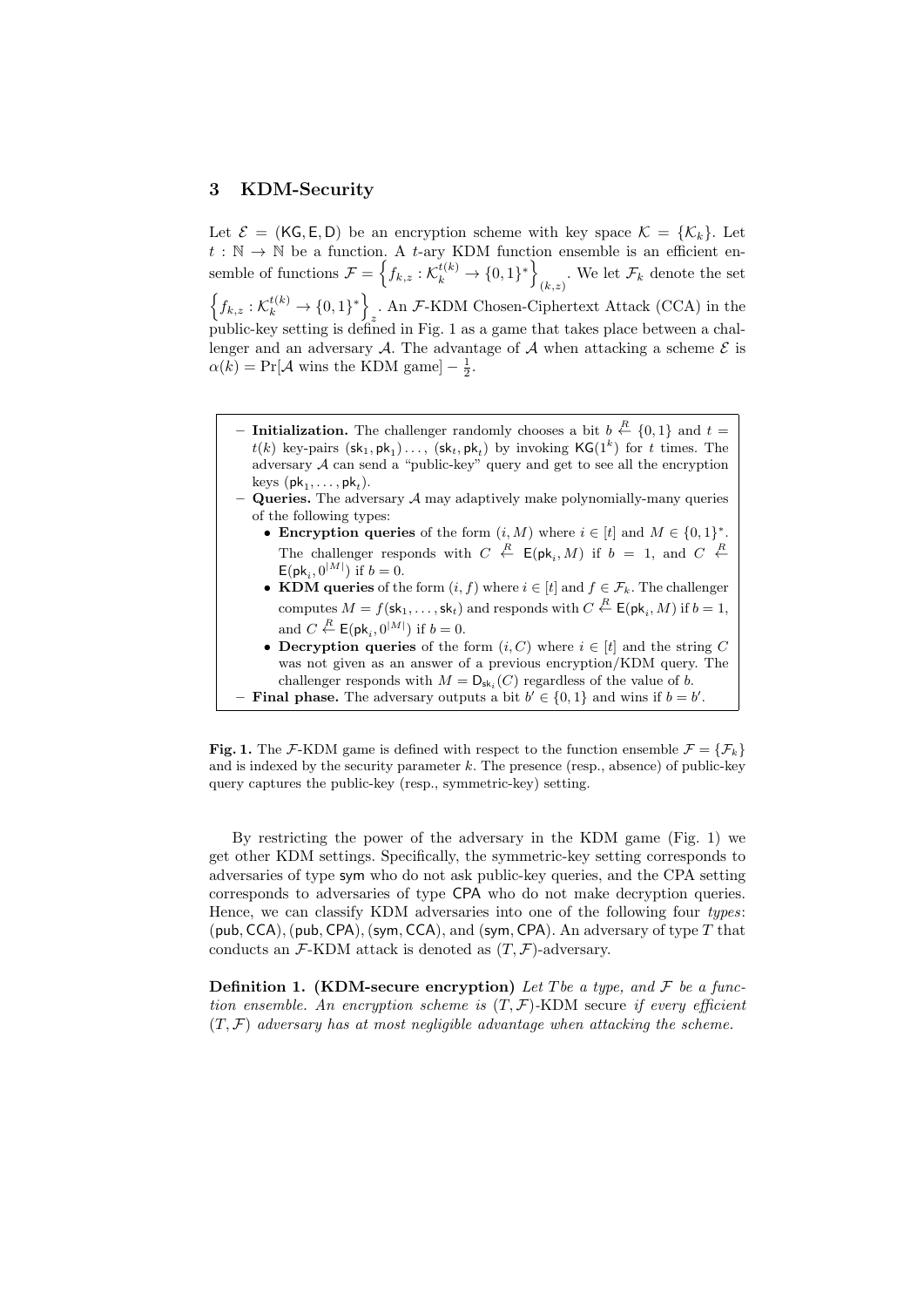**Interesting KDM functions ensembles.** For every  $t = t(k)$  and for every type *T* we consider the following ensembles:

- **– Selectors and projections. If the ensemble**  $\mathcal{F}_k$  **contains all selector func**tions  ${f_j : (sk_1, \ldots, sk_t) \mapsto sk_j}$ , we get the notion of *clique* security [12] (which is stronger than *circular security* [16]), that is, the scheme is secure even if the adversary sees encryptions of the form  $\mathsf{E}_{\mathsf{pk}_i}(\mathsf{sk}_j)$  for every  $i, j \in [t]$ . Another elementary class that slightly generalizes the previous ones is the class of all functions  $f : (\mathbf{sk}) \mapsto v$  in which each output bit depends on (at most) a single bit of the input  $sk = (sk_1, \ldots, sk_t)$ . Namely, the *j*-th output bit  $v_j$  is either fixed to a constant or copies/flips an original bit of one of the keys, i.e.,  $v_j \in \{0, 1, sk_{i,q}, 1 - sk_{i,q}\}$ , where  $sk_{i,q}$  is the *q*-th bit of the *i*-th secret key. We refer to this class as the class of *projections* and let  $\Pi_{k,\ell}^t$ denote the restriction of this class to functions of input length *kt* and output length  $\ell(k)$ . Projections is a proper subclass of the class of affine functions  $L: \mathbb{F}_2^{kt} \to \mathbb{F}_2^{\ell(k)}$ .
- **Polynomial-size circuits [10].** For polynomials  $p(\cdot)$  and  $\ell(\cdot)$ , let  $\mathcal{C}^t_{k,\ell,p}$ denote the class of all circuits  $C: \{0,1\}^{kt} \rightarrow \{0,1\}^{\ell(k)}$  of size at most  $p(k) + p(\ell)$ . Security with respect to this class is denoted by  $(p, \ell)$ -*bounded circuit-size* KDM security. A slightly stronger notion of security is *p*-*lengthdependent* KDM security which means that the scheme is KDM secure with respect to  $\mathcal{C}_{k,\ell,p}^t$  for *every* polynomial  $\ell$ . While, ultimately one would like to have KDM security with respect to all polynomial-size circuits (for arbitrary polynomial), it seems that *p*-length-dependent security, say for quadratic *p*, may be considered to be almost as powerful since it allows the adversary to use larger circuits by encrypting longer messages. In particular, one can represent essentially any polynomial-time computable function via padding. That is, if a function  $f$  is not in the class since its circuit is too large, then a "padded" version  $f'$  of  $f$  in which the output is padded with zeroes does fall into the ensemble. Furthermore, in  $[10]$  it was shown that if  $p$  is sufficiently large (e.g., the quadratic polynomial) then length-dependent security is sufficient for axiomatic-security applications (i.e., it gives the ability to securely instantiate symbolic protocols with axiomatic proofs of security).

The above definitions become stronger when the arity *t* grows. At one extreme, one may consider a single scheme which satisfies any of the above definitions for an arbitrary polynomial  $t(k)$ , and at the other extreme one may consider the case of  $t = 1$ , which is still non-trivial even for projection functions.

*Reductions among KDM-ensembles.* We say that a KDM function ensemble *G* KDM-reduces to another KDM function ensemble  $\mathcal{F}$  (in symbols  $\mathcal{G} \leq_{KDM} \mathcal{F}$ ) if there exists a transformation which converts an encryption scheme  $\mathcal E$  that is  $\mathcal F$ -KDM secure to an encryption scheme  $\mathcal{E}$  which is  $\mathcal{G}\text{-}\text{KDM}$  secure. Formally, such a (black-box) reduction is composed of (1) (construction) an encryption scheme  $\hat{\mathcal{E}}$  which is given an oracle access to the scheme  $\mathcal{E}$ ; and (2) (security reduction) an efficient algorithm  $\beta$  such that for any *F*-adversary  $\mathcal A$  which attacks  $\mathcal E$  with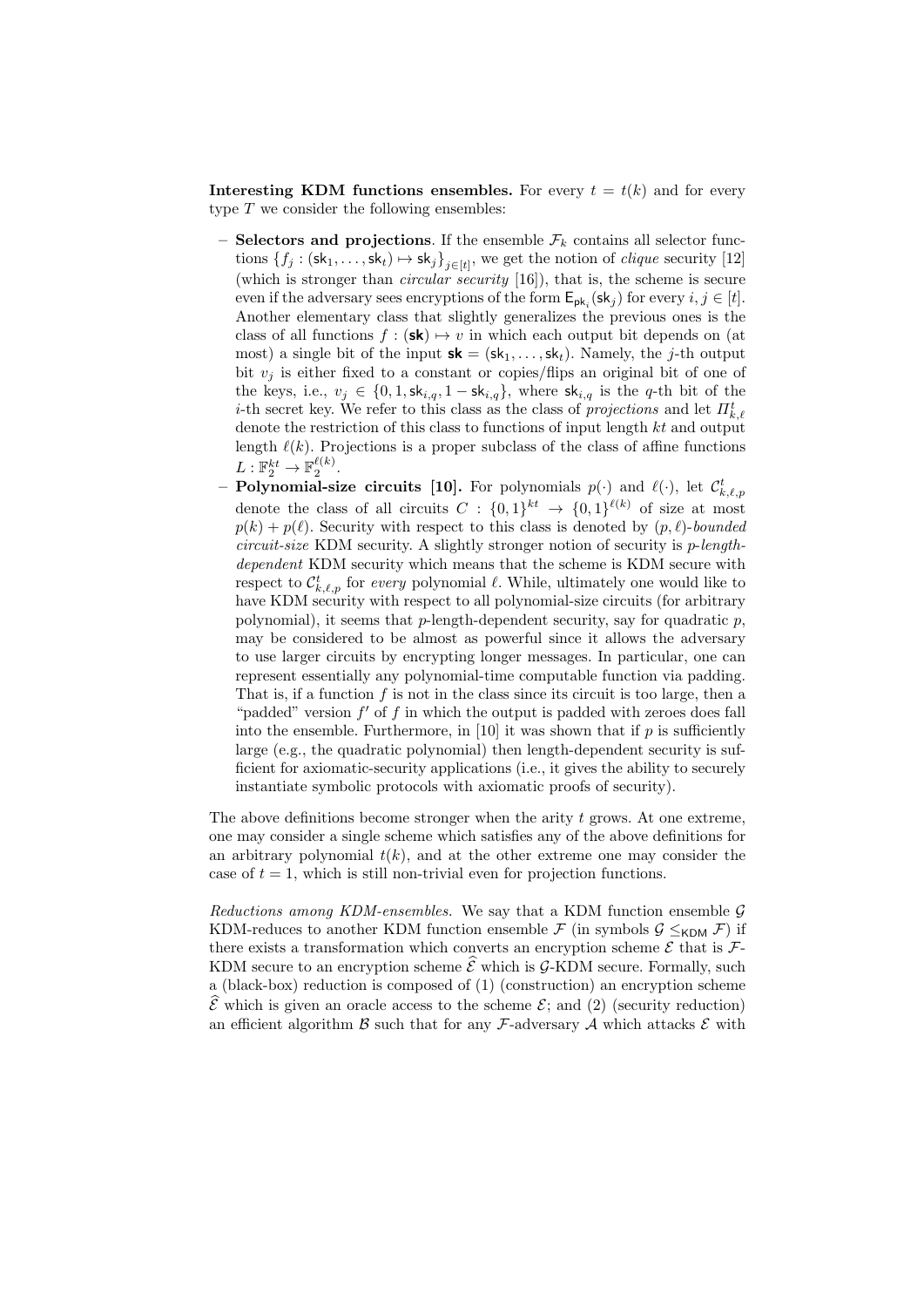advantage  $\alpha$ , the *G*-adversary  $\mathcal{B}^{\mathcal{A},\mathcal{E}}$  attacks the scheme  $\widehat{\mathcal{E}}$  with a similar advantage (up to a negligible loss). This definition can be instantiated with respect to all four different types. We say that the reduction is *type-preserving* if  $\mathcal{B}^{\mathcal{A}, \mathcal{E}}$  is always of the same type as  $A$  (i.e.,  $B$  always ask the same type of queries that  $A$  asks in the KDM game.) Type preserving reduction extends KDM-security while being insensitive to the concrete setting which is being used. Formally,

**Lemma 1 (KDM-reductions).** *Suppose that the KDM function ensemble G KDM-reduces to the ensemble*  $\mathcal F$  *via a type-preserving reduction*  $(\widehat{\mathcal{E}}, \mathcal{B})$ *. For every*  $T \in \{\text{pub}, \text{sym}\}\times \{\text{CCA}, \text{CPA}\}\$ , if the encryption scheme  $\mathcal{E}$  is  $(T, \mathcal{F})$ -KDM secure *then the scheme*  $\hat{\mathcal{E}}^{\mathcal{E}}$  *is*  $(T, \mathcal{G})$ *-KDM secure.* 

## **4 Reductions and Completeness results**

#### **4.1 KDM reductions via randomized encoding**

Let  $\mathcal{F} = \{f_{k,z}\}\$ and  $\mathcal{G} = \{g_{k,w}\}\$ be a pair of KDM function ensembles with the same arity  $t = t(k)$ . We say that *F* encodes *G* if every function  $g(x)$  in *G* has a randomized encoding  $f(x; r)$  such that for every fixing of the random string  $r$ , the resulting function  $f_r(x)$  is in *F*. More formally, the evaluation function  $G_k(z, x)$ of G should have a randomized encoding  $F_k((z, x); r)$  such that for every fixing of *r* and index *z*, the function  $F_{k,z,r}(x) = F(k, z, x; r)$  corresponds to a function  $f_{k,w}$  in  $\mathcal{F}$ , where the mapping from  $(z, r)$  to *w* should be efficiently computable in poly(*k*) time. Note that this means that the simulator and decoder are *universal* for all indices *z*, and depend only on the value of *k*.

**Theorem 3 (main theorem).** *Suppose that the KDM function ensemble F encodes the KDM function ensemble G. Then, G. KDM-reduces to*  $\mathcal F$  *via a typepreserving reduction.*

To prove the theorem we need to describe a construction and a security reduction. From now on, let Sim and Rec be the universal simulator and recovery algorithm which establish the encoding of  $\mathcal G$  by  $\mathcal F$ .

**Construction 4.** *Given oracle access to the encryption scheme*  $\mathcal{E} = (KG, E, D)$ *, we define the scheme*  $\widehat{\mathcal{E}}$  *as follows* 

$$
\widehat{\mathsf{KG}}(1^k) = \mathsf{KG}(1^k) \qquad \widehat{\mathsf{E}}_{\mathsf{pk}}(M) = \mathsf{E}_{\mathsf{pk}}(\mathsf{Sim}(M)) \qquad \widehat{\mathsf{D}}_{\mathsf{sk}}(C) = \mathsf{Rec}(\mathsf{D}_{\mathsf{sk}}(C)),
$$

*where all algorithms (i.e., encryption, decryption, simulator and recovery) get the security parameter*  $1^k$  *as an additional input.* 

It is not hard to see that the decryption error of the scheme  $\hat{\mathcal{E}}$  is the same as the decryption error of  $\mathcal{E}$ , as an improper decryption of  $\widehat{\mathsf{E}}_{\textsf{pk}}(M)$  happens only if  $\mathsf{E}_{\mathsf{pk}}(M')$  is improperly decrypted where  $M' \stackrel{R}{\leftarrow} \mathsf{Sim}(M)$ .

We show that the security of  $\hat{\mathcal{E}}$  can be based on that of  $\mathcal{E}$ . Given an oracle access to a  $(T, \mathcal{G})$  adversary *A* that attacks  $\widehat{\mathcal{E}}$ , we define a  $(T, \mathcal{F})$  adversary *B* that attacks  $\mathcal{E}$  by randomly choosing one of two strategies  $\mathcal{B}_0$  and  $\mathcal{B}_1$ .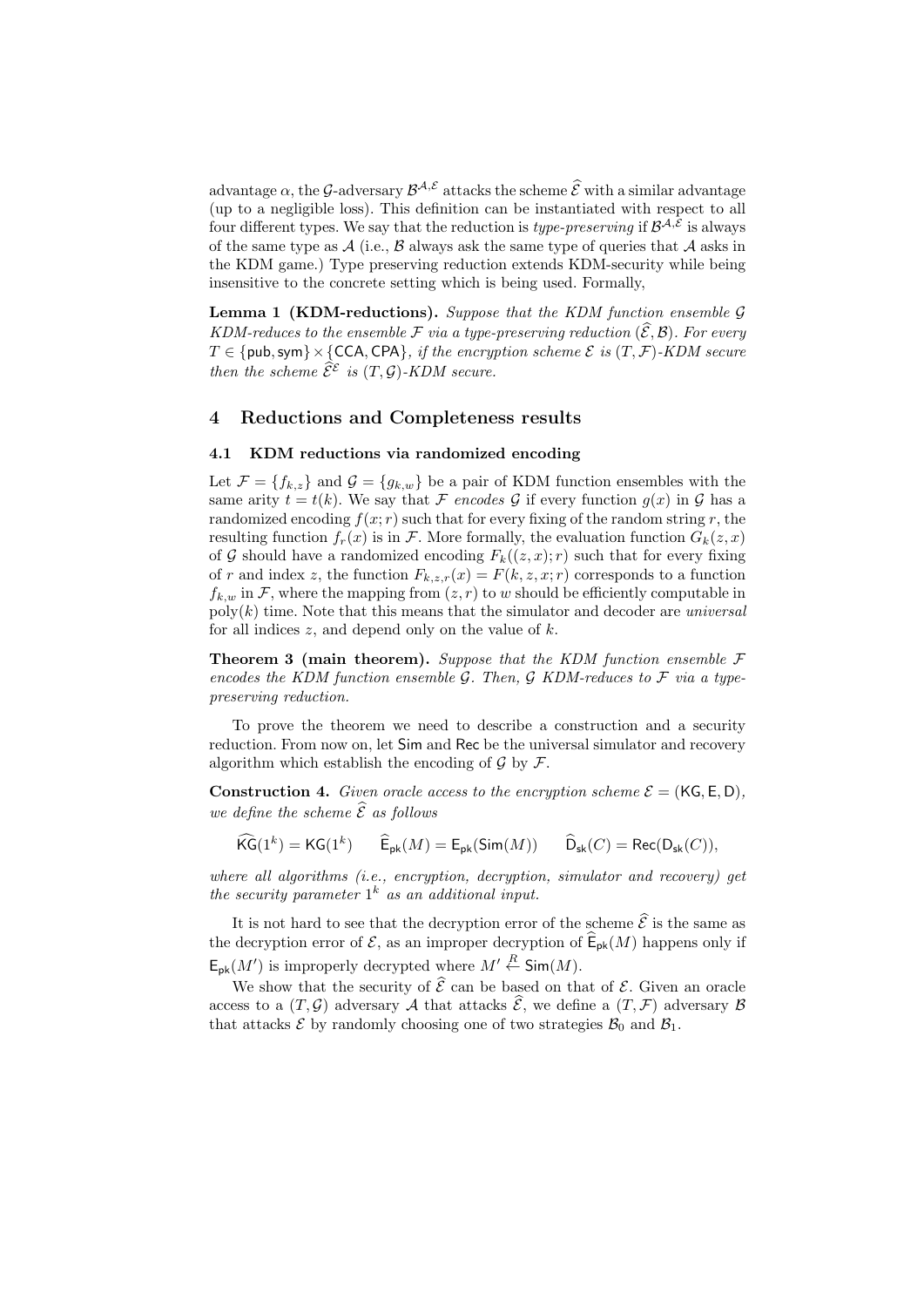$\textbf{Reduction 5 (The adversary }\mathcal{B}^{\mathcal{A},\mathcal{E}}). \textit{Toss a coin }\sigma \overset{R}{\leftarrow} \{0,1\}. \textit{ If }\sigma=1 \textit{ invoke}$ *the following adversary*  $B_1$ *:* 

- **–** *Initialization: B invokes A. If A asks for the encryption keys then B makes a similar query and passes the answer to A.*
- *Encryption query:* If A makes an encryption query  $(i, M)$ , for  $i \in [t]$  and  $M \in \{0,1\}^*$ , then *B* samples  $M' = \textsf{Sim}(M)$ , sends  $(i, M')$  as an encryption *query (wrt to*  $\mathcal{E}$ ) and passes the answer of the challenger to  $\mathcal{A}$ .
- $\mathbf{F} = \mathbf{K} \mathbf{D} \mathbf{M}$  query: If A makes a KDM query  $(i, g)$ , for  $i \in [t]$  and  $g \in \mathcal{G}$ , then *the adversary B does the following: She uniformly chooses randomness r for the randomized encoding*  $f(\cdot; r)$  *of*  $g(\cdot)$ *, and asks the KDM query*  $(i, f_r)$ *where*  $f_r(\cdot) = f(\cdot; r)$  *which, by our assumption, is in*  $\mathcal{F}$ *. The answer of the challenger is being sent to A.*
- **–** *Decryption query: If A makes a decryption query* (*i, C*)*, then B checks that it is legal (by inspecting all previous encryption/KDM queries), and if so, (1) passes the same decryption query to the challenger, (2) applies the recovery algorithm* Rec *to the result, and (3) sends it back to A.*
- **–** *Termination: B terminates with the same output of A.*

 $I f \sigma = 0$  *then invoke the adversary*  $B_0$ *. This adversary is similar to*  $B_1$  *except that encryption and KDM queries of A are both translated into encryption queries as follows: given an encryption query of A of the form* (*i, M*) *(resp., KDM query of the form*  $(i, g)$ , the adversary  $\mathcal{B}_0$  samples  $M' = \textsf{Sim}(0^{\ell})$  and asks for the *ciphertext*  $E_{pk_i}(M')$ *, where*  $\ell$  *is the length of*  $M$  *(resp., output length of*  $g$ *).*<sup>6</sup> *At the end,*  $\mathcal{B}_0$  *flips the output of*  $\mathcal{A}$  *and terminates.* 

Note that the above reduction is indeed type-preserving. Let us first focus on the adversary  $\mathcal{B}_1$ . If the challenge bit *b* is 1 (i.e., when the challenger is in the "real-mode"), then the difference between the emulated view of *A* and the view of  $A$  in the actual KDM game, is only due to the difference in the way KDM queries are answered. In the real game answers to KDM queries are computed properly as  $\mathsf{E}_{\mathsf{pk}_i}(g(\mathsf{sk})) = \mathsf{E}_{\mathsf{pk}_i}(\mathsf{Sim}(g(\mathsf{sk})))$ , whereas in the emulated game they are computed by  $\mathsf{E}_{\mathsf{pk}_i}(f(\mathsf{sk};\mathsf{U}))$ . However, this difference should not be noticeable due to the privacy of the randomized encoding. Formally, let  $\alpha_b(k)$ (resp.,  $\beta_{\sigma,b}(k)$ ) denote the probability that *A* (resp.,  $\mathcal{B}_{\sigma}$ ) guesses the challenge bit when it takes the value *b*. Then,

**Lemma 2.**  $|\beta_{1,1}(k) - \alpha_1(k)| \leq \text{neg}(k)$ .

*Proof.* We define the following distinguisher  $D$  which, given an oracle access to either  $F(\cdot;U)$  or to  $\text{Sim}(G(\cdot))$ , attempts to distinguish between the two. The adversary  $D$  emulates the challenger with challenge bit  $b = 1$ . It generates a key vector  $(\mathsf{sk}_i, \mathsf{pk}_i)_{i \in [t]}$  by executing the key-generation algorithm  $\mathsf{KG}(1^k)$  for  $t$ times. Then  $D$  invokes  $A$ . If  $A$  asks a KDM query  $(i, g_z)$  then  $D$  calls its oracle with the value  $G(z, sk_1, \ldots, sk_t)$ . Let M denote the answer of the oracle. The distinguisher computes the ciphertext  $C = \mathsf{E}_{\mathsf{pk}_i}(M)$  and sends the ciphertext  $C$  to

<sup>&</sup>lt;sup>6</sup> Recall that the output length of  $g \in \mathcal{G}$  is given as part of its description.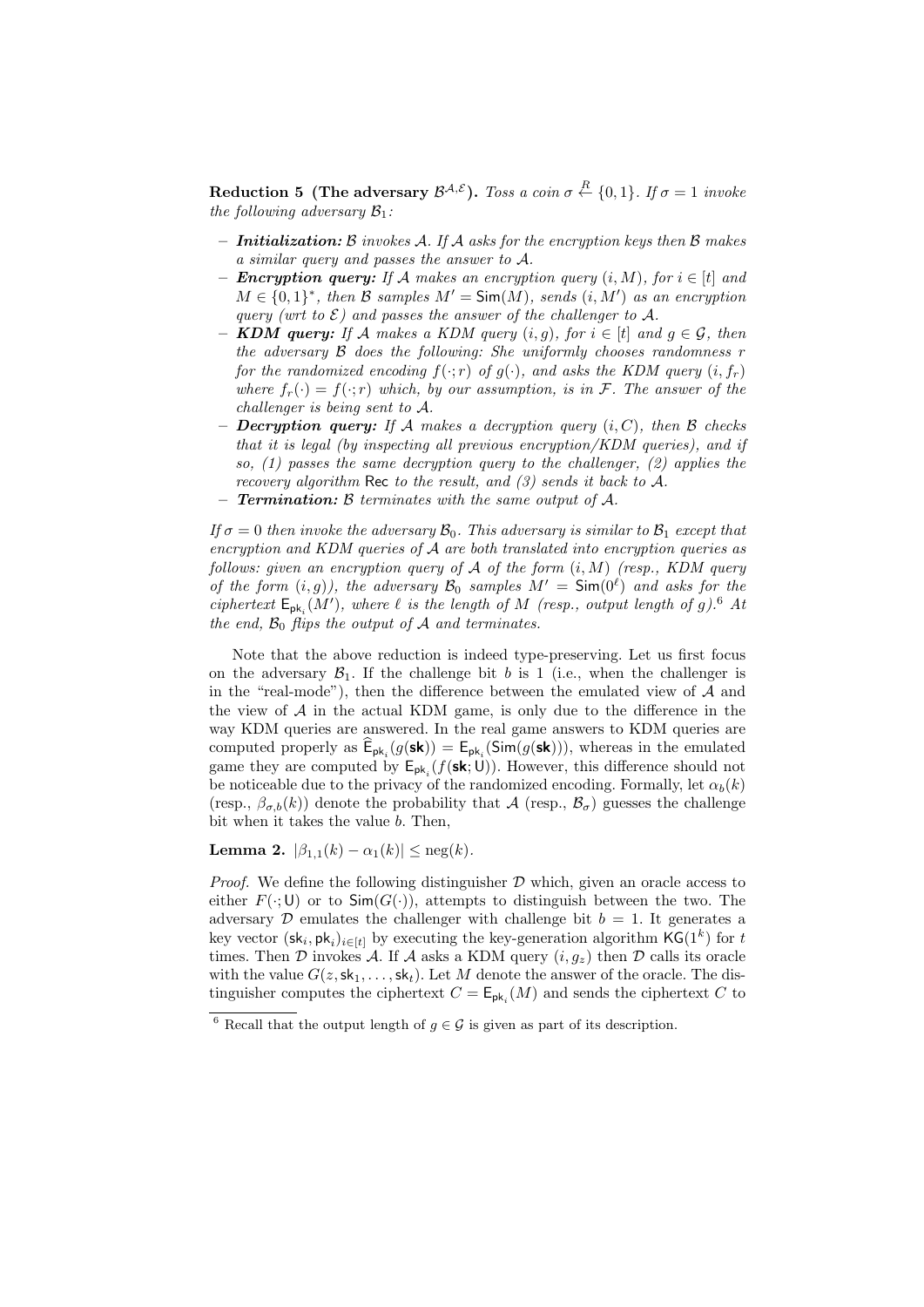*A*. If *A* asks other types of queries such as public-key queries, encryption queries, and decryption queries, the distinguisher *D* answers them properly exactly as the real challenger does when it's in the real mode  $b = 1$ . (For the case of a decryption query  $(i, C)$ , the distinguisher checks that it is legal by inspecting all previous KDM/encryption queries, and if so, sends  $D_{sk_i}(C)$ .) The distinguisher halts with output 1 if and only if *A* outputs 1.

Note that: (1) If  $D$  gets an oracle access to  $\textsf{Sim}(G(\cdot))$  then the view of A is distributed exactly as in the real game and so in this case  $D$  outputs 1 with probability  $\alpha_1(k)$ ; (2) If *D* gets an oracle access to  $F(\cdot; \mathsf{U})$  then the view of *A* is distributed exactly as in the above reduction when  $B_1$  emulates the game with  $b = 1$ , and so in this case *D* outputs 1 with probability  $\beta_{1,1}(k)$ . Hence, by the privacy of the encoding, it follows that  $|\beta_{1,1}(k) - \alpha_1(k)| \leq \text{neg}(k)$ .  $\Box$ 

We would like to argue now that a similar thing happens in the "fake" mode when  $b = 0$ ; namely, that  $\beta_{1,0}$  is close to  $\alpha_0$ . However, in this case real-game KDM queries are answered with  $\widehat{\mathsf{E}}_{\mathsf{pk}_i}(0^{\ell}) = \mathsf{E}_{\mathsf{pk}_i}(\mathsf{Sim}(0^{\ell}))$ , whereas in the game emulated by  $\mathcal{B}_1$  these queries are answered by  $\mathsf{E}_{\mathsf{pk}_i}(0^s)$ , where  $\ell = |g(\mathsf{sk}_1, \ldots, \mathsf{sk}_t)|$ and  $s = |f(\mathsf{sk}_1, \ldots, \mathsf{sk}_t; \mathsf{U})|$ . Although the privacy of the encoding ensures that the plaintexts are of the same length, i.e.,  $s = |\textsf{Sim}(0^{\ell})|$ , the actual distributions of the plaintexts may differ, and so it may be the case that the two views are distinguishable. For this reason we need the adversary  $\mathcal{B}_0$  which breaks the standard (non-KDM) security of  $\mathcal E$  whenever such a gap exists. Formally, we will show that the average success probability of  $B_1$  and  $B_0$  is roughly half the success probability of *A*. To this aim we prove the following

**Lemma 3.**  $\beta_{0,1}(k) = \alpha_0(k)$  and  $\beta_{0,0}(k) + \beta_{1,0}(k) = 1$ .

*Proof.* First, we note that when the challenge bit  $b = 1$ , the view of A as emulated by  $\mathcal{B}_0$  is identical to the view of  $\mathcal A$  in the fake mode of the real game  $(b = 0)$ . Indeed, in both cases a KDM query  $(i, g)$  (resp., an encryption query  $(i, M)$ ) is answered with  $\widehat{\mathsf{E}}_{\mathsf{pk}_i}(0^{|\ell|}) = \mathsf{E}_{\mathsf{pk}_i}(\mathsf{Sim}(0^{\ell}))$  where  $\ell$  is the output length of *g* (resp.,  $\ell = |M|$ ). Hence,  $\beta_{0,1}$ , the probability that  $\mathcal{B}_0$  outputs 1 when the challenger is in the real mode, is exactly the probability that *A* outputs 0 in the real game when the challenger is in the fake mode. (Recall that  $\beta$  flips the output of  $A$ ). The first equation follows.

To prove the second equality we first claim that when the challenge bit *b* is 0, the view of A when emulated by  $\mathcal{B}_0$  is identical to the view of A as emulated by  $\mathcal{B}_1$ . Indeed, the only difference is that in the first case KDM queries  $(i, g)$  are answered by  $E(0^{|Sim(g(sk))|})$ , while in the second case the answer is  $E(0^{|f(sk;r)|})$ . The output lengths of *f* and  $\textsf{Sim}(g(\cdot))$  are fixed (for any  $g \in \mathcal{G}$ ) and therefore should be equal (otherwise the privacy of the encoding is violated), and so the claim follows. The claim implies that  $\beta_{0,0}(k) + \beta_{1,0}(k) = 1$ , as  $\mathcal{B}_1$  outputs the outcome of *A*, and  $\mathcal{B}_0$  flips it.  $□$ 

By combining the two lemmas (2 and 3), it follows that the advantage  $\beta =$  $(\beta_{1,1}+\beta_{1,0}+\beta_{0,0}+\beta_{0,1})/4-\frac{1}{2}$  of *B* is at least  $\frac{1}{2}\alpha-\text{neg}(k)$  where  $\alpha=\frac{1}{2}(\alpha_1+\alpha_0)-\frac{1}{2}$ is the advantage of *A*. Hence, we established the correctness of the reduction.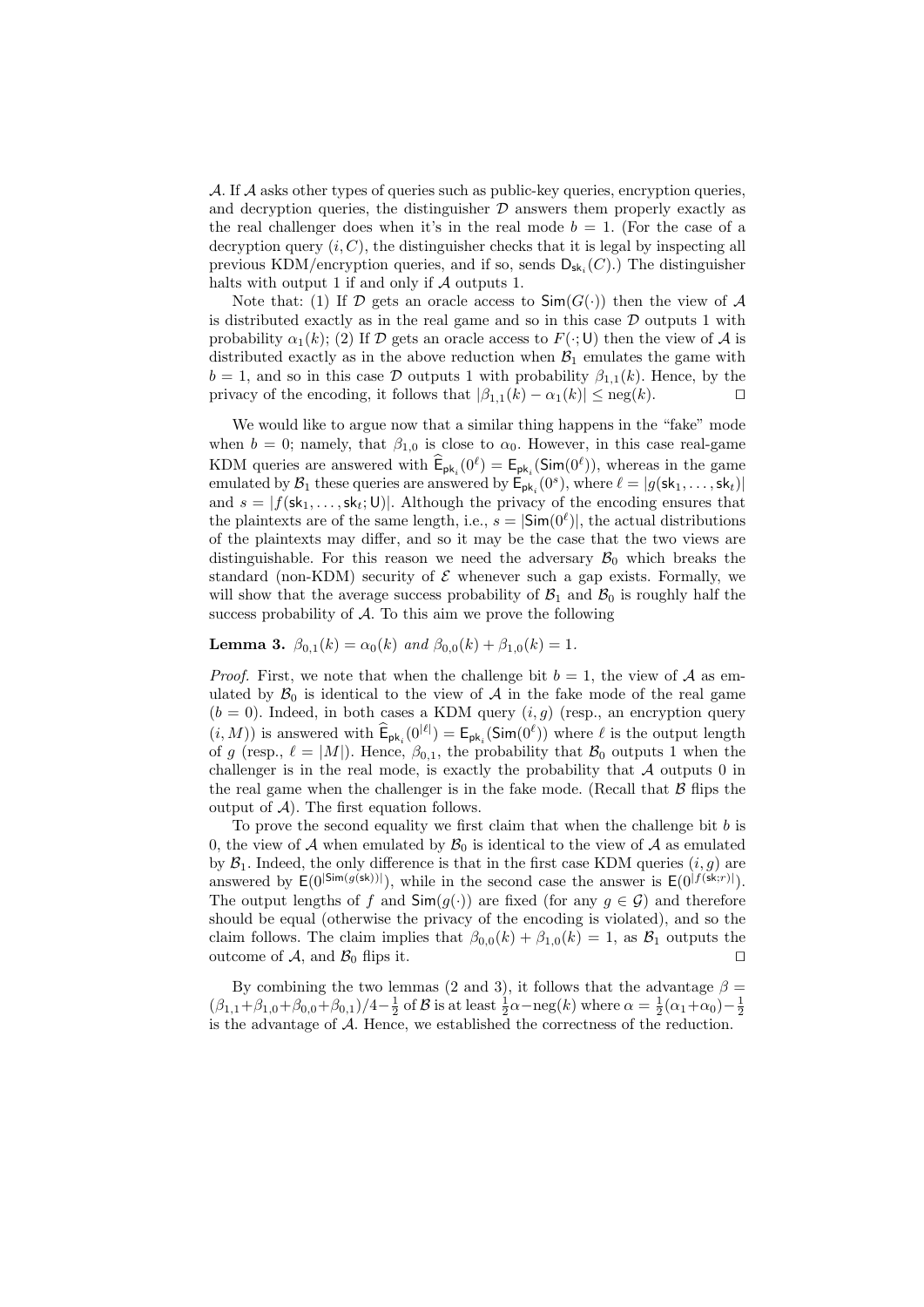*Remark 1.* Thm. 3 holds even if the encoding itself makes use of the underlying encryption scheme  $\mathcal E$  as long as this usage is done in a fully black-box way (the same holds for any cryptographic primitive which can be based on  $\mathcal E$  via a black-box reduction e.g., one-way function). More precisely, our results hold (i.e., lead to black-box KDM reduction/construction) as long as the security of the encoding reduces to the security of the underlying primitive (i.e.,  $\mathcal{E}$ ) via a blackbox reduction, and as long as the simulator and decoder can be implemented given a black-box access to the underlying primitive. Similarly, such a black box access can be given to the algorithm which maps fixed index/randomness pairs  $(z, r)$  to the index *w* of the function  $g_{k,w} = G_{k,z,r}(x)$ .

#### **4.2 Completeness of projections**

In [6] it is shown that Yao's garbled circuit technique allows to encode any efficiently computable function by a decomposable encoding in which every bit depends on at most a single bit of the deterministic input. By combining this fact with Thm. 3 we get the following:

**Proposition 1** (Completeness of projections). For every polynomials  $p(\cdot)$ ,  $t(\cdot)$  *and*  $\ell(\cdot)$ *, there exists a polynomial*  $q(\cdot)$  *for which* 

$$
\mathcal{C}_{k,\ell,p}^t \leq_{\text{KDM}} \Pi_{k,q}^t, \qquad \qquad \mathcal{C}_{k,p}^t \leq_{\text{KDM}} \Pi_k^t, \tag{1}
$$

where  $C_{k,\ell,p}^t$  is the t-ary ensemble of p-bounded circuits of output length  $\ell$ ,  $\Pi_{k,q}^t$  is the t-ary ensemble of projections of output length  $q$ ,  $C_{k,p}^t = \bigcup_{a \in \mathbb{N}} C_{k,k^a,p}^t$ , and  $\Pi_k^t = \bigcup_{a \in \mathbb{N}} \Pi_{k,k^a}^t$ *. Moreover, the reductions are type preserving.* 

Hence, one can upgrade KDM security from (almost) the weakest KDM function ensemble to the very powerful notion of *p*-length-dependent KDM security.

*Proof.* By [6] any efficiently computable circuit family  ${g_k(x)}$  of circuit complexity  $a(k)$  can be encoded by a uniform computationally-private perfectlycorrect encoding  $\{\hat{q}_k(x; r)\}\$  with the following properties: (1) The simulator and decoder use a black-box access to a symmetric encryption (equivalently, to a one-way function); (2) For every fixed randomness  $r$ , the resulting function  $\hat{g}_{k,r}(x) = \hat{g}_k(x; r)$  is a projection function of output length  $a(k)^{1+\varepsilon}$ , where  $\varepsilon > 0$ is an arbitrary small constant. (3) The mapping from the circuit of  $g_k$  to the circuit of  $\hat{g}_{k,r}$  is efficiently computable given a black-box access to the symmetric encryption scheme.

Let  ${F_k}$  be the universal (and uniform) circuit family for the mapping  $(x, z) \mapsto y$  where  $x \in (\{0, 1\}^k)^t$ , the string z is a description of a circuit  $C_z: (\{0,1\}^k)^t \to \{0,1\}^{\ell(k)}$  of size  $p(k) + p(\ell(k))$ , and the string  $y \in \{0,1\}^{\ell(k)}$ is  $C_z(x)$ . By applying the encoding from [6] to  $\{F_k\}$  it follows that  $C^t_{k, \ell, p}$  is encoded by  $\Pi_{k,q}^t$  where *q* is polynomial in the circuit size of  $F_k$ . The first part of the proposition now follows from Thm. 3.

The second part follows similarly, except that now we consider the (nonregular) function  ${G_{k,\ell}}$  which computes the same mapping of  $F_k$  but for circuits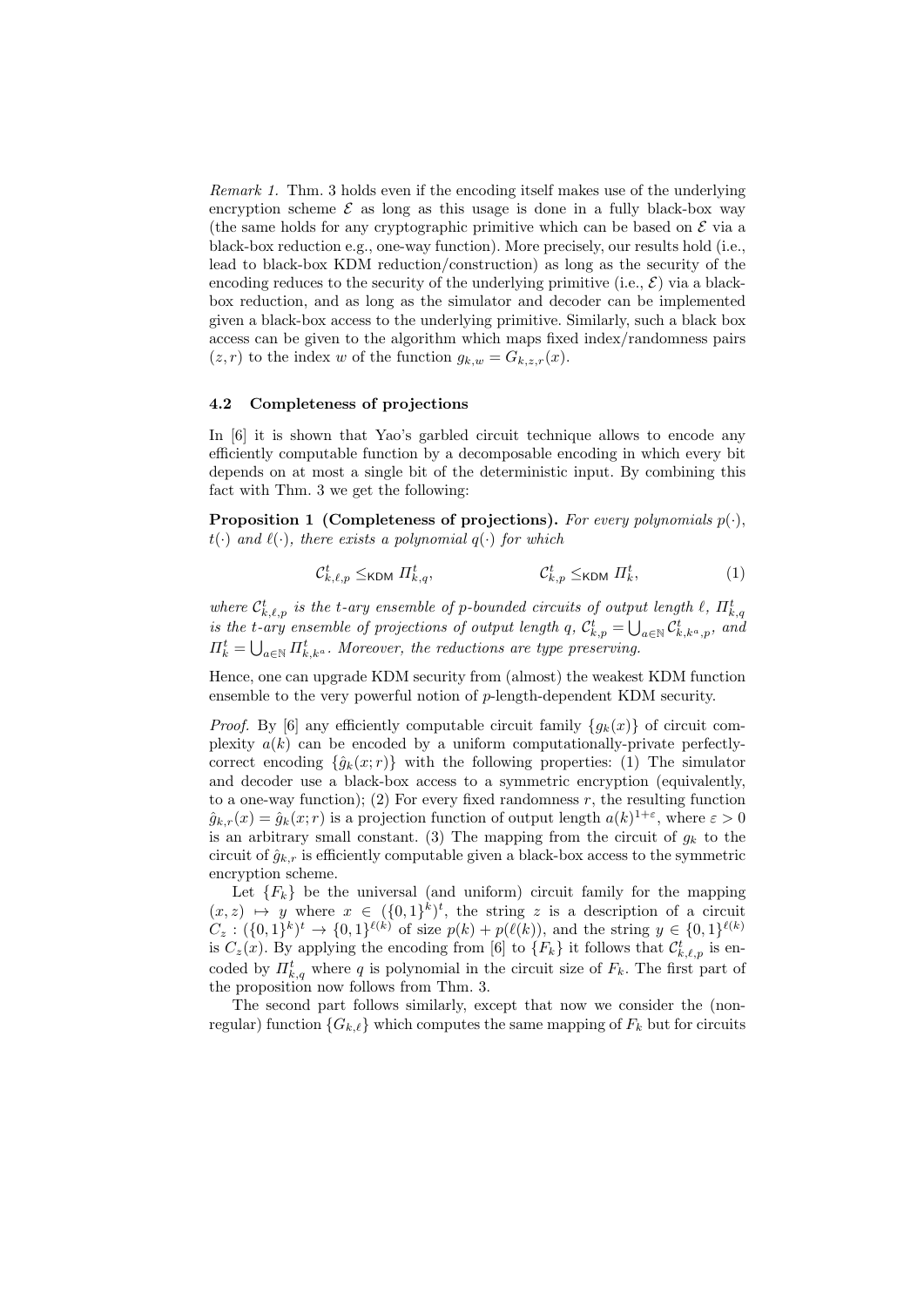$C_z$  whose output length  $\ell$  is given as an additional index, and not as a fixed polynomial in *k*. Again, by applying the encoding from [6] to  $\{G_k\}$  it follows that  $\mathcal{C}_{k,p}^t$  is encoded by  $\prod_k^t$ , and the claim follows from Thm. 3.  $\Box$ 

In the case of CPA KDM security, one can actually derive KDM-security with respect to projections of arbitrary output length (i.e., *Π<sup>t</sup> k* ) from single-output projections *Π<sup>t</sup> k,*1 .

**Lemma 4 (Completeness of single-output projections for** CPA**-KDM).** *For every polynomial*  $t(\cdot)$ *, we have*  $\Pi_k^t \leq_{\text{KDM}} \Pi_{k,1}^t$ *, where the reduction holds for both* (sym*,* CPA) *and* (pub*,* CPA) *types.*

*Proof.* The proof follows by simple concatenation: the new encryption/decryption algorithms encrypts/decrypts the message/ciphertext by applying the original encryption/decryption algorithm in a bit by bit manner. Hence, a KDM query in  $\Pi_{k,k^a}^t$  for the new scheme can be emulated by  $k^a$  KDM queries in  $\Pi_{k,1}^t$  for the original scheme. *⊓⊔*

As shown in [9], we can use the standard encrypt-then-MAC transformation to upgrade the security of a scheme that satisfies (sym*,* CPA)-KDM security into a scheme that satisfies (sym*,* CCA)-security with respect to the same KDM class. A similar result was proven for the public-key setting by [15] via the Naor-Yung double-encryption paradigm (which relies on the existence of NIZK). Hence, by Proposition 1 and Lemma 4, we have:

**Corollary 1 (KDM Collapse).** *For every polynomials t and p, there exists a Π<sup>t</sup> k,*1 *-KDM secure scheme if and only if there exists a t-ary p-length-dependent KDM secure encryption scheme. This holds unconditionally for the KDM types* (sym*,* CPA)*,* (sym*,* CCA)*, and* (pub*,* CPA)*}, and it holds for* (pub*,* CCA) *assuming the existence of non-interactive zero-knowledge proof system for* **NP***.*

We remark that all the known constructions of affine-KDM secure encryption schemes [12, 5, 13] can be adapted to yield KDM security with respect to singleoutput projections (see the Appendix of the full version of this paper [4]). Hence, we get *p*-length-dependent (pub*,* CPA)-KDM (resp., (sym*,* CCA)) based on the DDH, LWE, or QR assumptions (resp., LPN assumption), which can be boosted into (pub*,* CCA)*}*-KDM assuming the existence of NIZK for **NP**.

# **5 On Full KDM Security**

In this section, we study the possibility of constructing a scheme which satisfies KDM security for the class of all functions. In [10] it was shown that such a scheme can be constructed based on the existence of cyclic-secure fully homomorphic encryption (FHE) [20]. We show that a similar assumption is inherently required for full KDM security which is also *simulatable*. For simplicity, we focus on the case of arity  $t = 1$  and single-query adversaries.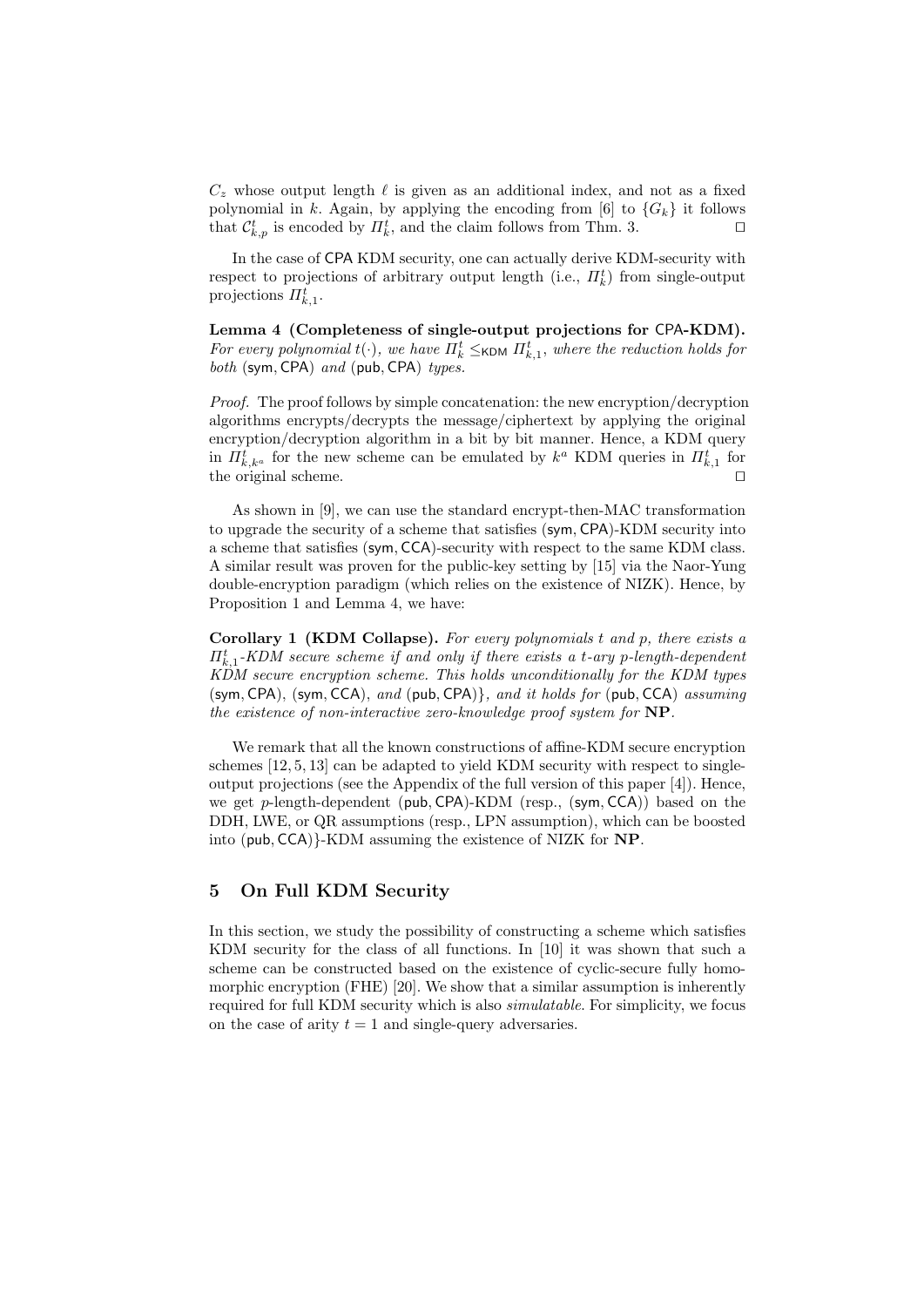A public-key encryption scheme  $\mathcal{E} = (K\mathsf{G}, \mathsf{E}, \mathsf{D})$  is simulatable  $\mathcal{F}\text{-}\text{KDM}$  secure if there exists a polynomial-time simulator  $S$  such that for every  $(\mathsf{sk}, \mathsf{pk}) \in$  $\mathsf{KG}(1^k)$ , and every circuit family  $f_k \in \mathcal{F}_k$  of size  $\text{poly}(k)$ , the ensemble  $S(\mathsf{pk}, f_k)$  is indistinguishable from  $E_{pk}(f_k(\mathsf{sk}))$ . (Note that this means that the distinguisher holds the secret-key sk.) The notions of *simulatable circular-security* and *simulatable full-KDM security* correspond to the two extreme cases where *F* contains only the identity function, and  $\mathcal F$  contains all functions.

An FHE allows to translate encryptions of a message *M* into an encryption of a related message  $h(M)$  for any polynomial-size circuit h. More formally, we say that  $\mathcal E$  is *fully homomorphic* if there exists an efficient algorithm Eval such that for every  $(\mathsf{sk}, \mathsf{pk}) \in \mathsf{KG}(1^k)$ , every circuit family  $\{h_k\}$  of size poly $(k)$ , and every sequence of messages  $M_k \in \{0,1\}^{\text{poly}(k)}$ , the ensemble Eval(pk,  $h_k$ , E<sub>pk</sub>( $M_k$ )) is computationally indistinguishable from the ensemble  $E_{\text{pk}}(h_k(M_k)).$ 

In [10], it was shown that if an encryption scheme is both simulatable circularsecure and fully-homomorphic then it is also simulatable fully-KDM secure. We show that the other direction holds as well, and so the two notions are equivalent.

**Proposition 2.** *Any simulatable fully-KDM secure encryption scheme is also fully-homomorphic circular-secure.*

*Proof.* Given a simulatable fully-KDM secure encryption scheme (KG*,* E*,* D) with simulator *S*, we define  $Eval(pk, h, C)$  by invoking *S* on the pair  $(pk, f_{h,C})$  where  $f_{h,C}$  is the mapping  $\mathsf{sk} \mapsto h(\mathsf{D}_{\mathsf{sk}}(C))$ . Note that the circuit size of  $f_{h,C}$  is polynomial in the circuit size of *h* (since D is efficient). Also, by definition, we have for every  $(\mathsf{sk}, \mathsf{pk}) \in \mathsf{KG}(1^k)$ , sequence  $\{M_k\}$  and sequence  $\{h_k\}$ ,

$$
\begin{aligned} \text{Eval}(\text{pk}, h_k, \mathsf{E}_{\text{pk}}(M_k)) &\equiv S(\text{pk}, f_{h_k, \mathsf{E}_{\text{pk}}(M_k)}) \\ &\stackrel{\subseteq}{=} \mathsf{E}_{\text{pk}}(h_k(\mathsf{D}_{\text{sk}}(\mathsf{E}_{\text{pk}}(M_k)))) \\ &\equiv \mathsf{E}_{\text{pk}}(h_k(M_k)), \end{aligned}
$$

where *≡* ( c *≡*) denotes statistical (computational) indistinguishability. *⊓⊔*

Next, we show that if one removes the simultability requirement then any encryption scheme (KG*,* E*,* D) which provides KDM security with respect to a function which is slightly stronger than its decryption algorithm D, is actually fully-KDM secure. This is done by observing that Gentry's "bootstrapping technique" can be adapted to the KDM setting.

**Proposition 3.** *Let*  $T \in \{(\text{pub}, \text{CPA}), (\text{sym}, \text{CPA})\}$ *, and let*  $\mathcal{E} = (\text{KG}, \text{E}, \text{D})$  *be*  $T$ -*KDM secure encryption with respect to single-output projections and with respect to the function family*  $\mathcal{F}_k = \{f_{C_1, C_2} : \text{sk} \mapsto \text{NAND}(\mathsf{D}_{\text{sk}}(C_1), \mathsf{D}_{\text{sk}}(C_2))\},\$  where  $C_1, C_2$  *ranges over*  $\{0,1\}^{p(k)}$  *and*  $p(k)$  *is the length of an encryption of one-bit message under secret-key of length k. Then, E is fully KDM secure of type T.*

*Proof (Sketch).* In the CPA setting it suffices to prove full KDM security with respect to all circuits of single output. We show how to convert an attacker which sends arbitrary KDM queries into one which uses only queries from  $\mathcal{F}_k$ . Let *h* be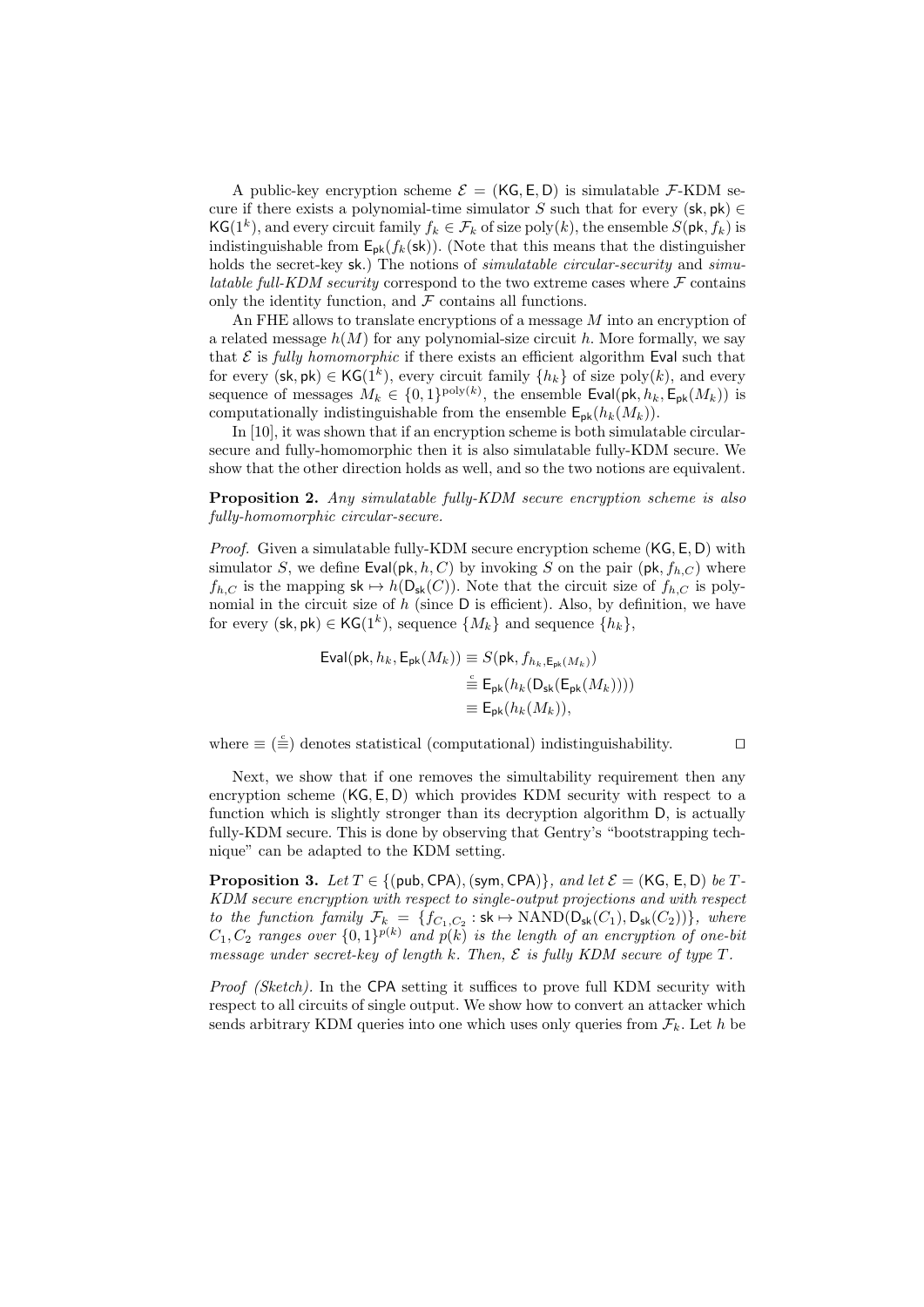a circuit of size *t*, which is wlog composed of NAND gates, and let *h<sup>i</sup>* denote the function computed by the *i*-th gate of *h*, where gates are ordered under some topological ordering. We translate a KDM query for  $h$  into  $t$  KDM calls to  $\mathcal{F}_k$  by traversing the circuit from bottom to top in a gate by gate manner preserving the following invariant: The *i*-th query will be answered by a ciphertext  $C_i$  such that, if the oracle is in the real mode  $C_i = \mathsf{E}_{\mathsf{pk}}(h_i(\mathsf{sk}))$  and if it is in the fake mode  $C_i = \mathsf{E}_{\mathsf{pk}}(0)$ . For an input gate, this can be achieved directly by making a single KDM query with a single-output projection. To do this for an internal gate  $h_{\ell}$  whose input wires are connected to  $h_i$  and  $h_j$  for some  $i, j \leq \ell$ , we use a KDM query to  $f_{C_i, C_j}$ . . *⊓⊔*

*Acknowledgement.* We thank Iftach Haitner, Yuval Ishai, and the anonymous referees for their helpful comments.

# **References**

- 1. Abadi, M., Rogaway, P.: Reconciling two views of cryptography (the computational soundness of formal encryption). Journal of Cryptology 20(3), 395 (Jul 2007)
- 2. Acar, T., Belenkiy, M., Bellare, M., Cash, D.: Cryptographic agility and its relation to circular encryption. In: EUROCRYPT 2010. pp. 403–422 (2010)
- 3. Adão, P., Bana, G., Herzog, J., Scedrov, A.: Soundness and completeness of formal encryption: The cases of key cycles and partial information leakage. Journal of Computer Security 17(5), 737–797 (2009)
- 4. Applebaum, B.: Key-dependent message security: Generic amplification and completeness theorems. Cryptology ePrint Archive, Report 2010/513 (2010)
- 5. Applebaum, B., Cash, D., Peikert, C., Sahai, A.: Fast cryptographic primitives and circular-secure encryption based on hard learning problems. In: CRYPTO 2009. pp. 595–618 (2009)
- 6. Applebaum, B., Ishai, Y., Kushilevitz, E.: Computationally private randomizing polynomials and their applications. Journal of Computional Complexity 15(2), 115–162 (2006)
- 7. Applebaum, B., Ishai, Y., Kushilevitz, E.: Cryptography in NC<sup>0</sup>. SIAM Journal on Computing 36(4), 845–888 (2006)
- Backes, M., Dürmuth, M., Unruh, D.: OAEP is secure under key-dependent messages. In: ASIACRYPT 2008. pp. 506–523 (2008)
- 9. Backes, M., Pfitzmann, B., Scedrov, A.: Key-dependent message security under active attacks - BRSIM/UC-soundness of symbolic encryption with key cycles. In: CSF 2007(2007)
- 10. Barak, B., Haitner, I., Hofheinz, D., Ishai, Y.: Bounded key-dependent message security. In: EUROCRYPT 2010. pp. 423–444 (2010)
- 11. Black, J., Rogaway, P., Shrimpton, T.: Encryption-scheme security in the presence of key-dependent messages. In: SAC 2002. pp. 62–75 (2002)
- 12. Boneh, D., Halevi, S., Hamburg, M., Ostrovsky, R.: Circular-secure encryption from decision Diffie-Hellman. In: CRYPTO 2008. pp. 108–125 (2008)
- 13. Brakerski, Z., Goldwasser, S.: Circular and leakage resilient public-key encryption under subgroup indistinguishability (or: Quadratic residuosity strikes back). In: CRYPTO 2010. pp. 1–20 (2010)